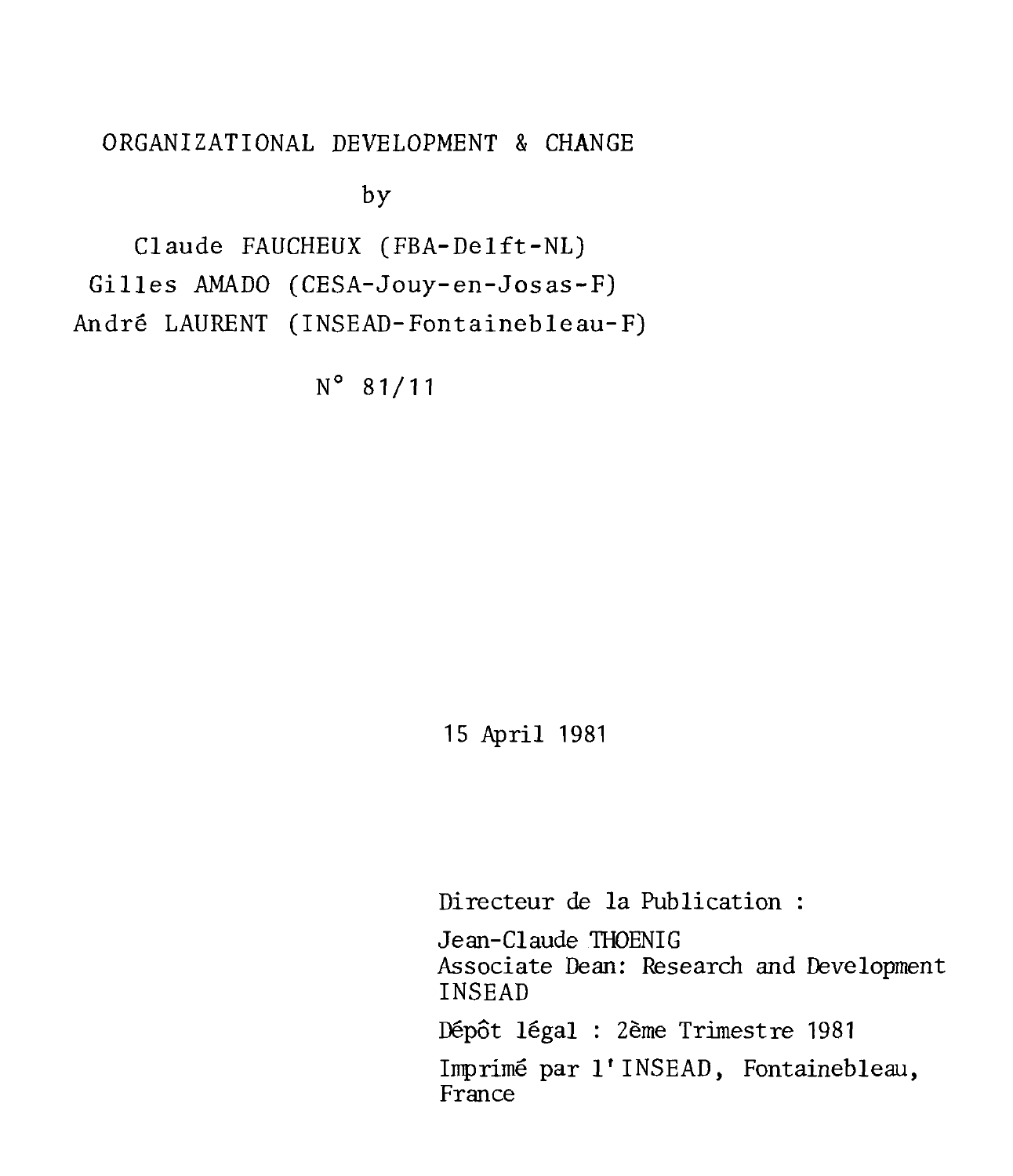ANNUAL REVIEW OF PSYCHOLOGY Volume 33 (1982)

## ORGANIZATIONAL DEVELOPMENT & CHANGE

Claude FAUCHEUX (Foundation for Business Administration - Delft - The Netherlands)

Gilles AMADO (Centre d'Enseignement Superieures des Affaires - Jouy en Josas - France)

André LAURENT (European Institute of Business Administration - Fontainebleau - France)

Fontainebleau, April 15, 1981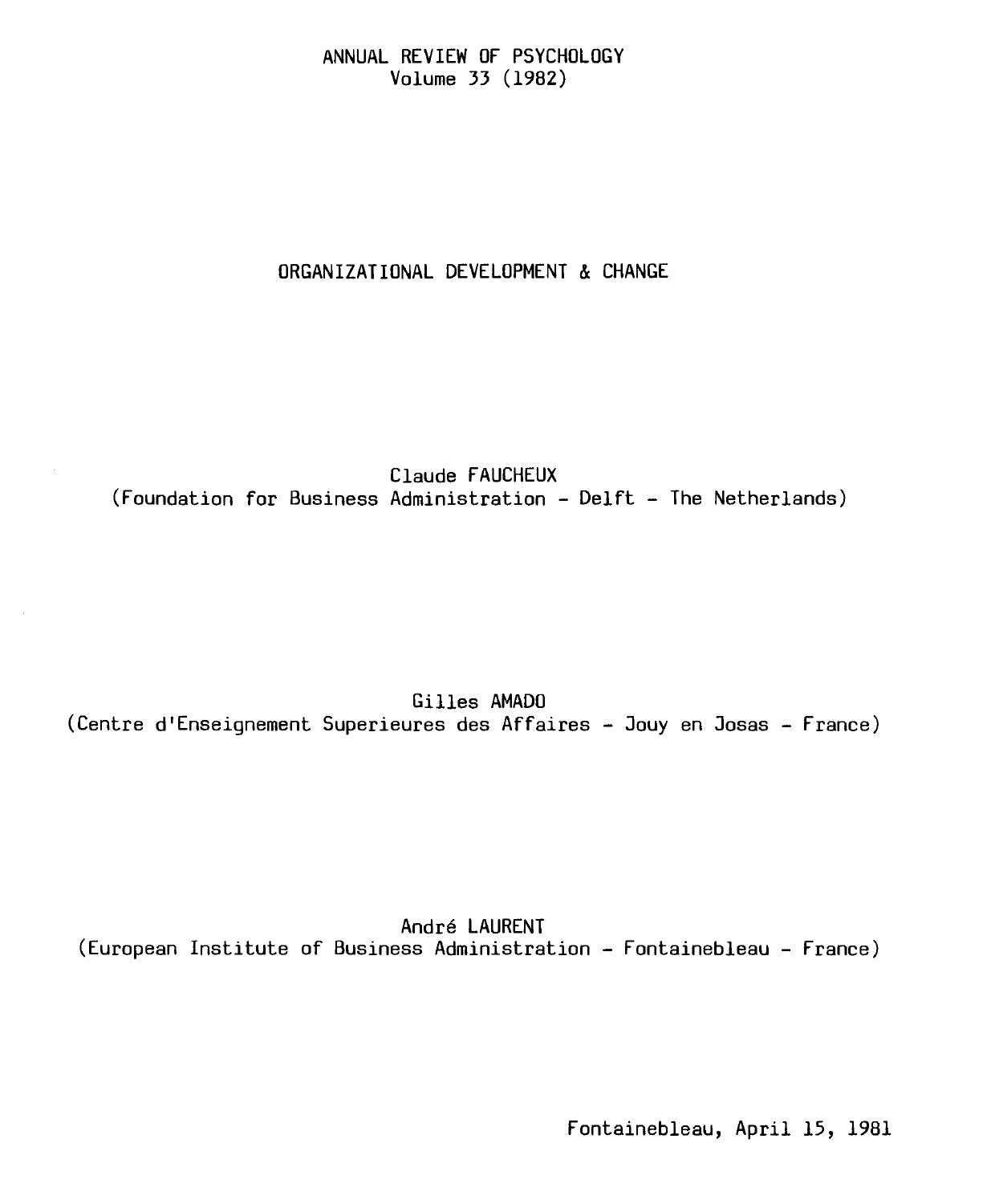This payer has been written in conformity with the format requested by the editors of the Annual Review of Psychology.

It had to be a selective - not comprehensive - survey of the literature on Organizational Development and Change and a critical analysis of the present state of the field, restricted in length to approximately 12.500 words, including bibliography.

We were wisely advised to save space by shunning statements of an introductory nature stressing the obvious, namely that we read many more articles in preparation for the chapter than can be cited, that the articles were of unequal value, that the review is selective and that, of course, we could have used more pages.

Actually we read more than 600 articles and 50 books having in mind to cover more or less the same aspects as the previous reviewers did, with perhaps a more international coverage.

We found a deep change in the field which led us to stress the cultural aspects and the change of paradigm at the cost of a more detailed discussion of methodological aspects of research and a presentation of the interventions in various settings.

## ACKNOWLEDGEMENTS

We want to thank more particularly those who have given us a very substantial help:

- Marja Kamberg (Delft) who has been our administrative assistant till last January.
- Chris Pichereau (INSEAD) who victoriously managed an elusive new electronic typing equipment through many editing iterations of the text.
- Michel Dufour (INSEAD) whose good humored indefatiguable assistance never failed in reproducing urgently lengthy documents. Barbara Makridakis who pruned as much as it was possible the excessive gallicisms in our writings.
- Mary Wilson for retrieving needed publications and for her useful newsletter of QWL.

We want also to extend our gratitude to the staffs of our respective libraries whose resources have largely been made use of, and to the publishers who generously have provided us with complimentary copies of recent books and journal issues otherwise unaccessible.

Last, but not least, we are obliged to the many colleagues who have reacted to our early drafts and helped us with many useful suggestions.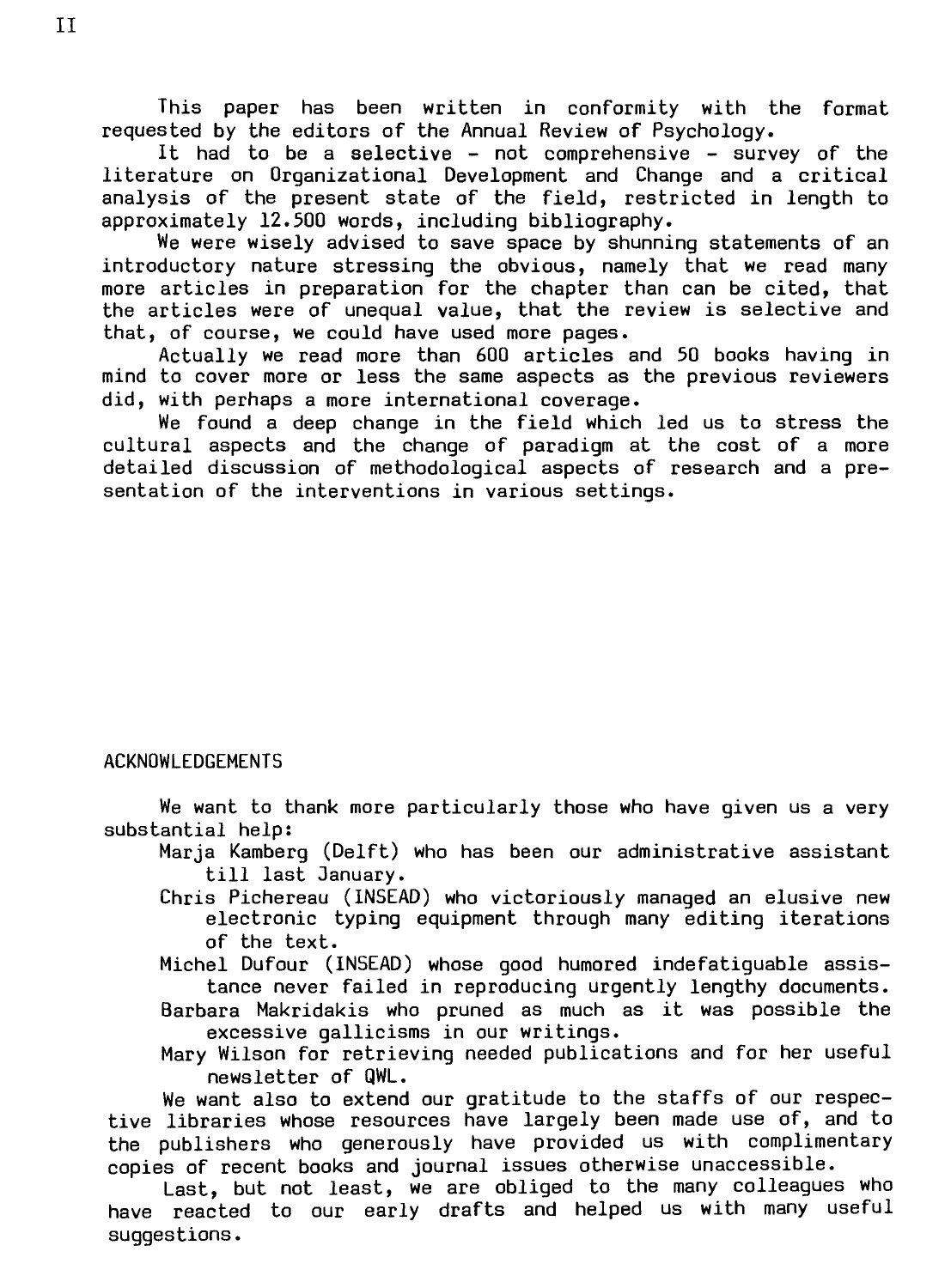## ABSTRACT

- Theory is not lagging behind practice and might even be actually ahead of practice in the field of planned social change.
- A theoretical basis for the integration of the various activities in the field of planned organizational change is more likely to be found with the socio-technical approach than within OD which is more than ever a label for an aggregate of techniques with no doubt a dignified ancestry but only loose theoretical foundations.
- Socio-technical theory has emerged in a cultural setting very different from that where OD has developed.
- Socio-technical theory by stressing the necessity of dealing **jointly** with **both** technology and people has indeed rendered obsolete OD as an approach mainly centered on people and process, but has been able to merge with a development in the US parallel and complementary to its own in UK and Northern Europe to form a social movement known today by the name of "Quality of Working Life".
- Latin countries provide us with an example of cultures where the organization is not the prime locus of social change, where change is less "planned" and where consequently approaches different from OD have emerged.
- Organizational Development & Change has to be assessed in the broader context of the world socio-economic development, if it is to take its full significance.

Introduction

- I ORGANIZATIONAL DEVELOPMENT OR QUALITY OF WORKING LIFE? - Recent Books in the Field
- II PLANNED CHANGE IN THE ANGLO SAXON COUNTRIES
	- Different US & European Orientations
	- Research on OD
	- Research on QWL
	- Cultural Contexts
- III ORGANIZATIONAL CHANGE IN LATIN COUNTRIES
	- Latin Bureaucracies
	- The Psychosociological Approach
	- The Institutional Analysis Approach
	- The Sociopsychoanalytic Approach
	- Psychoanalysis & Organizations
	- Organizational Change, Drop-by-Drop

Conclusions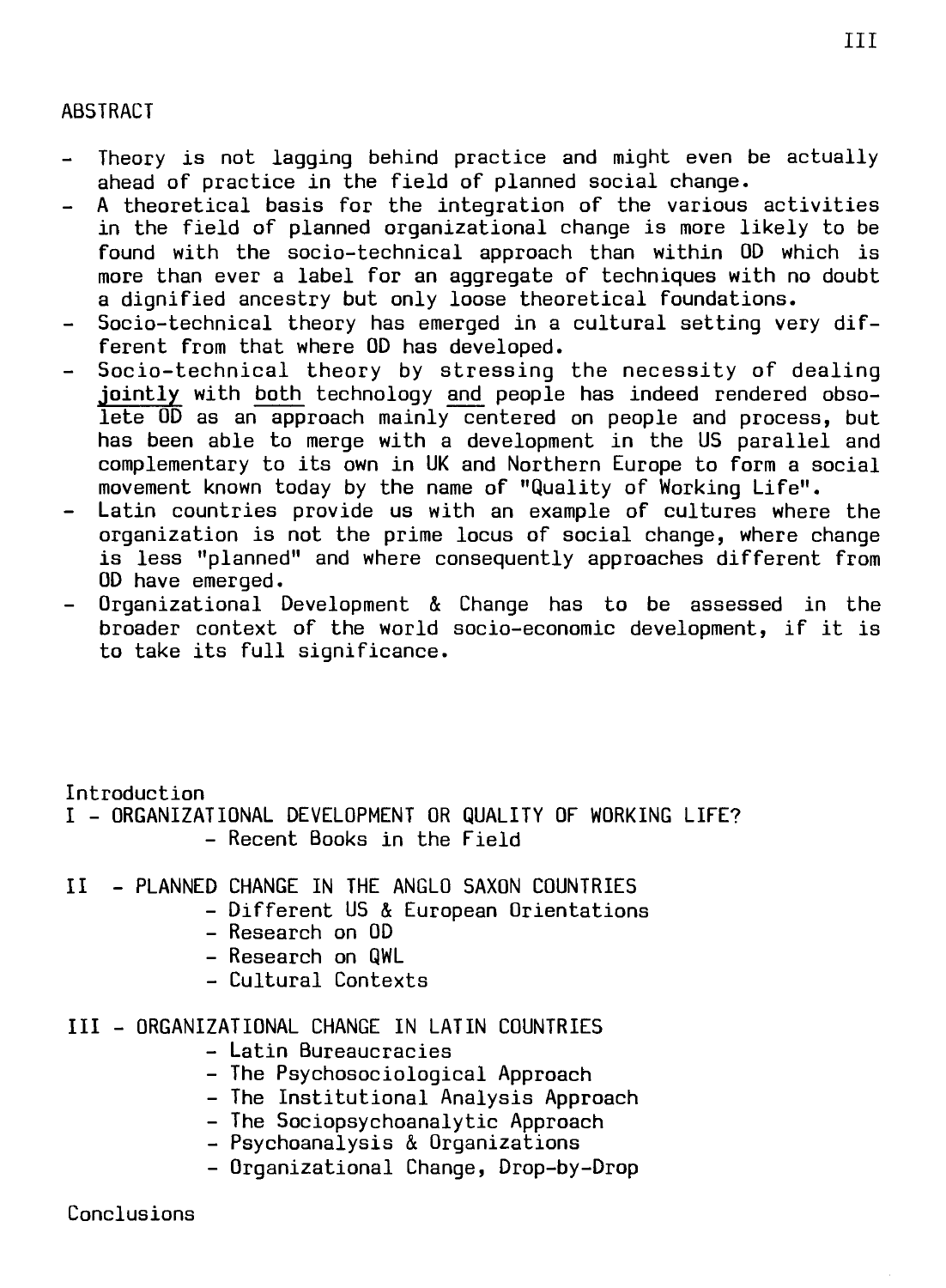The purpose of this paper is to review Organizational Development and Change. The scope and coverage have been extended in two important directions over what has been done by the two previous review papers (Friedlander & Brown, 1974; Alderfer, 1977).

Firstly, the coverage has been extended beyond North American publications. Indeed, it is no longer possible to ignore developments outside the US and Canada when they influence thinking and research in these two countries. For instance, developments in Northern Europe (Industrial Democracy) and Japan (Quality Circles) cannot be ignored. In addition, the special situation in Latin countries can provide significant insights about the field.

Secondly, the scope of this review - as reflected by its title goes beyond OD to include Organizational Change. This is an indication of the fact that the OD label may no longer be adequate to describe the various developments that have taken place in the field during the past few years. The impact of the Quality of Working Life (QWL) movement has become critical. Some authors even wonder whether OD is not becoming an obsolete label (Jones & Pfeiffer, 1977) to be replaced by QWL (Burke, 1976).

Part I of this review will discuss and compare OD and QWL. The second part will extend this discussion to the cultural foundations of OD and QWL. The third part will look at a variety of developments specific to the Latin countries. Finally, there will be a concluding section attempting to broaden the perspective.

1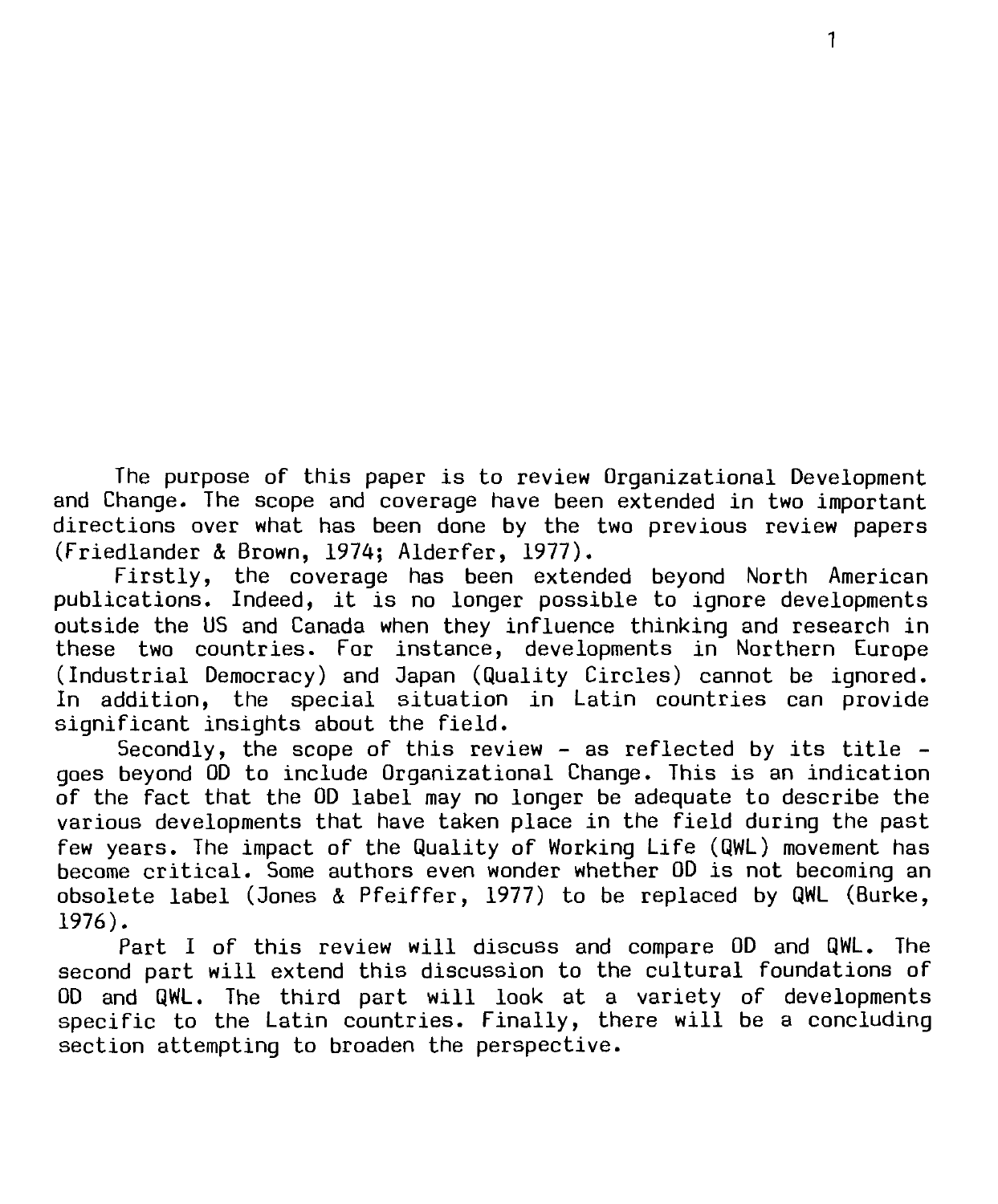I - ORGANIZATIONAL DEVELOPMENT OR QUALITY OF WORKING LIFE?

Friedlander & Brown (1974) had assimilated the socio-technical approaches with the "techno-structural approaches" which, in their own classification, dealt with structures and technology (in opposition to the "human processual approaches" dealing with processes and peoples). However, this classification is puzzling if we do recognize that one of the main characteristics of the socio-technical approaches is precisely to deal jointly with both people and technology.

This is an indication indeed that "socio-technical approaches" have been somewhat foreign to OD practice though they were nonetheless perceived as concurring toward similar goals.

Kahn (1974) concluded his so often quoted paper by welcoming "the work on job design which approaches organizational structure - the division of labor..; not only will this strengthen the practice of OD, it will also bring the language of OD into the larger realm of organizational theory and research. It is a long awaited convergence."

This underlines again the lack of theoretical unification within OD, but also points in a direction where hopefully such a theoretical base might be found.

Burke (1976), a very perceptive observer of the field, opens his description of the main transitions in OD with the statement that what was known as OD might come to be called QWI (Quality of Work Intervention) or QWL (Quality of Working Life). He then describes the penultimate transition as one where "the role of the practitioner has changed from working almost exclusively with the management, to working with both managers and persons at all organizational levels "...This transition in OD means that practitioners must pay considerably more attention to the whole area of socio-technical systems and to human engineering, job design, and ultimately to the quality of working life."

The following year, Burke (1977) used the previous paper as an introductory chapter to "Current Issues". However, the opening remark about QWL is suppressed and the end of the last sentence quoted above becomes: "...practitioners must pay considerably more attention to industrial engineering, job design or redesign and the whole area of socio-technical systems."

In 1978 in the introductory chapter of "The Cutting Edge", Burke, (1978) states "Although OD might have another name in the future, I do not think now it is going to be one of these," (QWI or QWL). He continues asserting: "Be that as it may, the new kid on the block, at the moment, is QWL: It has replaced job enrichment" and asks "But is QWL the same as OD?" He notes that Walton, though he does not make any comparative statement, defines QWL as broadly, if not more so, than OD; finally, after referring to Nadler's chapter which describes some typical QWL projects, he concludes "QWL will not encompass nor replace OD, but perhaps will be integrated within it as job enrichment has been in many instances... This integration will be all to the good, since  $0D$ could be improved with more use of QWL principles and practices, that is OD would no longer be seen solely as a management tool,

but would become more of a total organizational process." This leads him to recognize that Kahn's (1974) criticism still holds today: "OD is only a convenient label for a bunch of activities."

Two years later Burke (1980a) still sees QWL as "OD under a new name" and wonders about "what's an OD consultant to do?" Only three alternatives occur to him: Either fine tune and tinker with the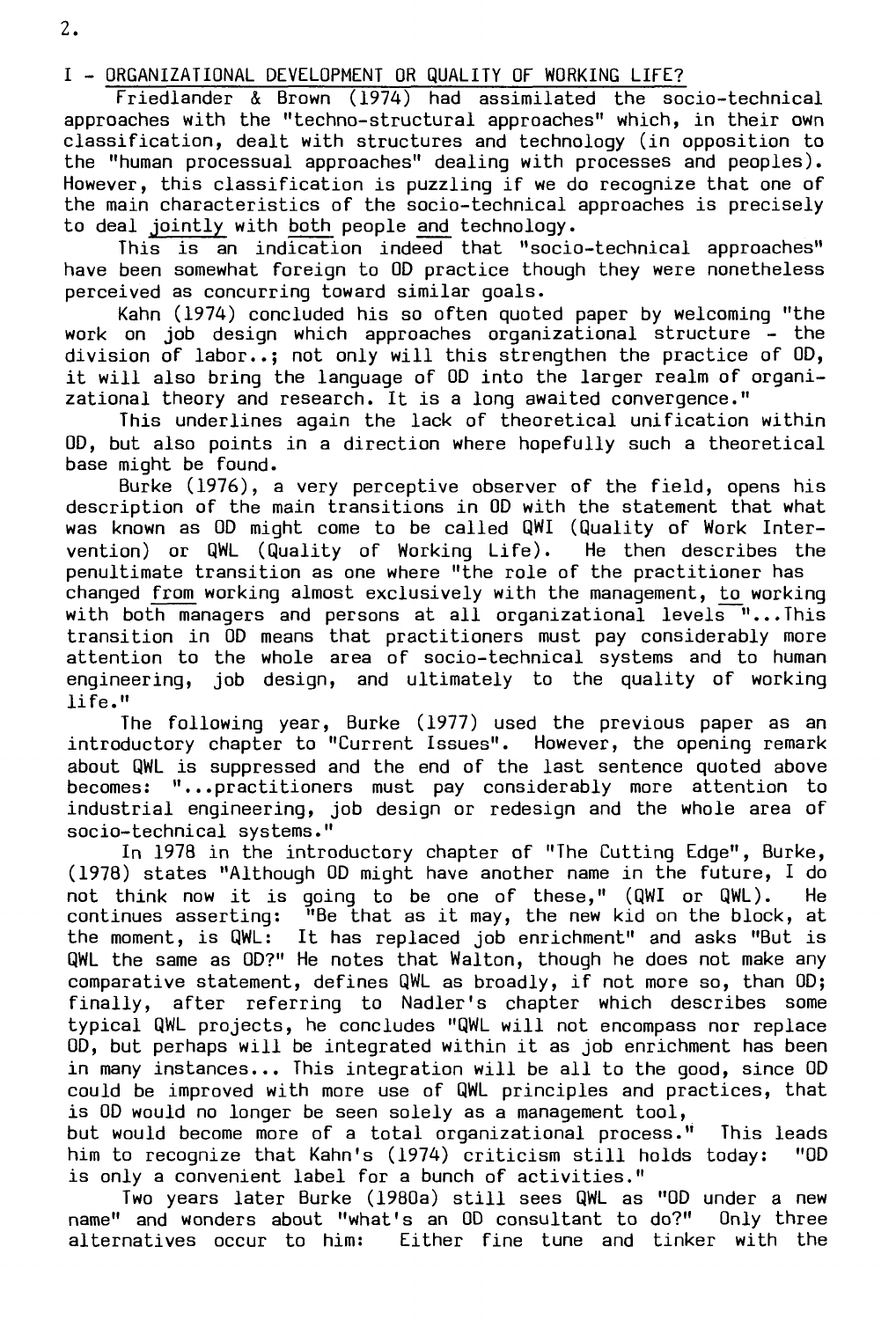system, or quit the system altogether or attempt to fundamentally change the system itself. In concluding he recommends: "OD consultants should continue fine-tuning, keeping in mind the risk of furthering the organizational imperative, but they should also attempt to change bureaucracies in some fundamental ways. OD is one way that is still worth pursuing."

In a recent interview Burke, (1980b) does provide some Glues to the reasons for such a weak, disillusioned conclusion. Referring to the series of conferences on OD (several of which were chaired by Burke) sponsored by NTL and University Associates, Burke notes that OD researchers and practioners might not be as hung-up about being theory based today as they were in the early seventies; but he observes also that concepts coming out of socio-technical systems approach are beginning to impact the field now and predicts an even stronger influence in the future.

Recent Books in the Field - Some authors did care recently to title their publications as "Organization Change and Development" (Beer, 1980) or "Organization Development & Change" as did Huse as early as 1975, who states in the Preface to his second edition. (Huse, 1980): "Much that appeared new and innovative in 1975 seemed like history and 'old hat' in 1979 and 1980." Huse is indeed among the few who very early on acknowledged the importance of socio-technical approaches to work redesign as did the first reviewers for this chapter (Friedlander & Brown, 1974).

A rapid glance at some books published in the last five years will indicate the transformations in the field. Among handbooks, manuals or textbooks in 1976, little recognition was as yet given to the emergence of socio-technical approaches. Some do not even mention it: (Dunnette, 1976; Bowers, 1976a). This silence extends even later with Bryant and Niemans (1978), Weick (1979), Golembiewski (1979a), even Beer (1980) who nonetheless advocates a system view. Some give a passing recognition like Dubin (1976), Burke (1977), French et al (1978) who devote a few chapters to socio-technical systems.

The turning point seems to be the second edition of Katz and Kahn (1978) which provides the most adequate and up to date coverage of North-European literature with a detailed account of the socio-technical systems approach. Similarly, the second edition of Huse (1980), and Miles (1980) also give an extensive presentation of this approach. Only a few collected papers are entirely devoted to the socio-technical approach: Davis & Cherns 1975a, 1975b, Clark (1976), Pasmore & Sherwood (1978), and also the last volume of ICQWL (1979) (a new series published in Holland), Cooper & Mumford (1979).

Perhaps this significant change in the OD field is best reflected in the new quarterly "Group and Organizational Studies" with editorial notes, interviews, book reviews, abstracts from significant papers in addition to articles derived from a wide variety of sources, and a meritorious effort to cover what is going on outside the US. This last feature is particularly welcomed at a time when the industrial and economic interdependencies in the world should make us aware of the many different cultural contexts in which social change is taking place and when the influence of Japan and Northern Europe can be felt in the US in the field of organizational change.

In order to better understand the nature of these influences it is useful to characterize, even briefly, the different intellectual climates in which organization research has developed.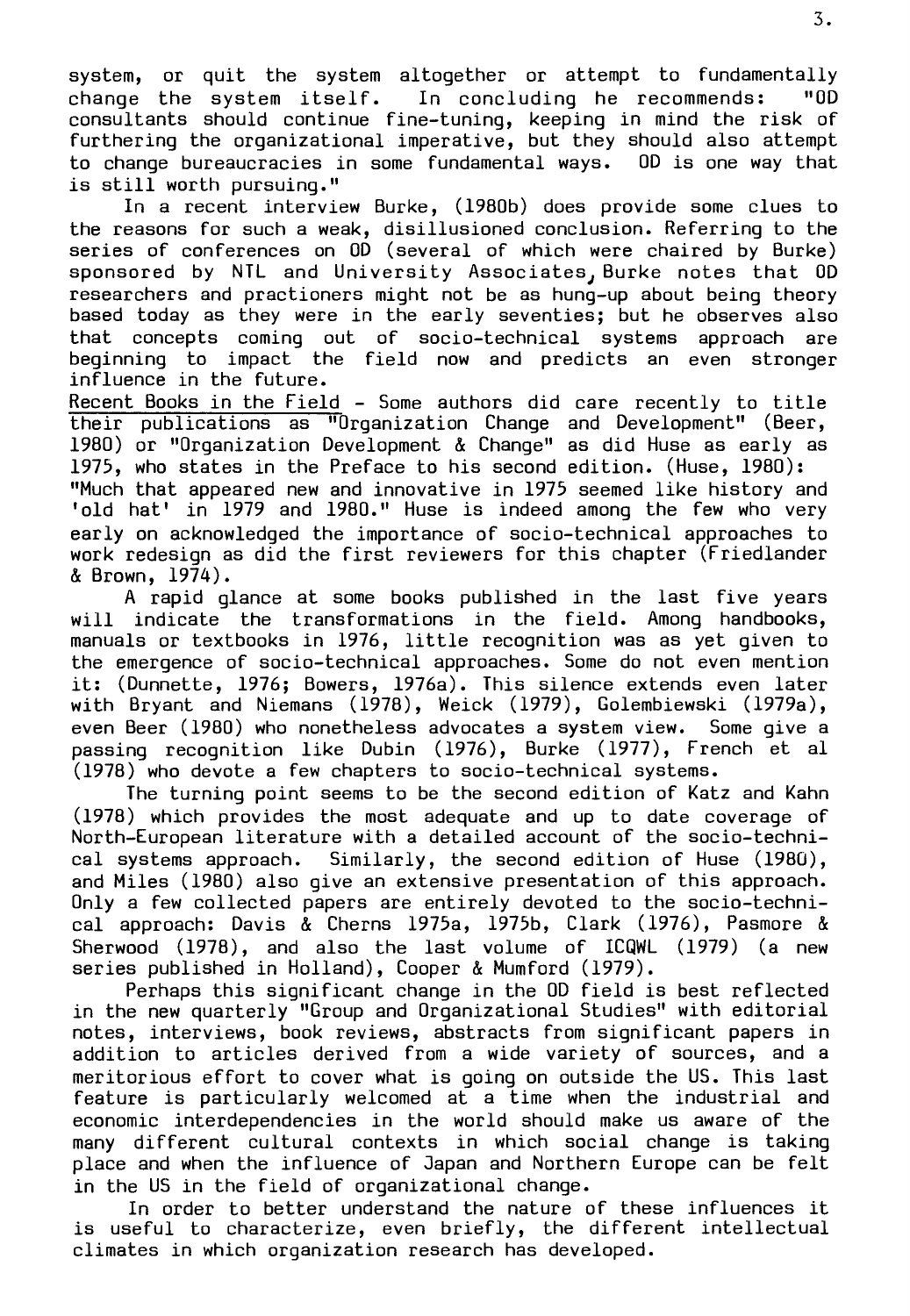II. - PLANNED CHANGE IN THE ANGLO-SAXON COUNTRIES

Different US and European Orientations - Some useful considerations concerning the history of OD in the US can be found in French et al (1978) and Tichy (1978). In addition, it is important to note that the rapprochement between the Lewin group and the Tavistock Institute had resulted in little more than the journal Human Relations after Lewin's death. Lewin's conceptualization of ecological psychology was an early recognition of the open system nature of persons and groups within the social field. This formulation was attractive to the researchers of the Tavistock Institute who had gone a long way in this direction whereas this orientation in the US was retained by only a few (Katz and Kahn, 1978).

Another dimension of the Tavistock Institute's work further differentiates their approach. Strongly influenced by unorthodox and creative psycho-analysts such as Melanie Klein, Fairbairn, Winnicott, Bion, they developed an approach to groups with a dual focus: They differentiate between the level of the activities carrying out a purpose involving a task in an environment and the level of the activities implying unconscious or unlearned assumptions. Such an orientation led to the recognition of complex systemic interdependencies whereas the T-group posterity in the US was rather restricted to intra-group and interpersonal phenomena, and only slowly became interested in intergroup aspects. Whereas the task was always central in the Tavistock focus, it was secondary at best for the US.

The Tavistock approach was not only deeper with its psycho analytic framework, but was also broader in the sense that they preserved a sociological and anthropological interest which made them sensitive to the cultural contexts in which groups and organizations found themselves. This aspect, which was certainly present with Lewin, is not apparent in OD which tends to be satisfied with the analysis of attitudes.

In the US, an implicit belief in technical determinism might have discouraged any inclination to tinker with the technology of the tasks. On the contrary, with its holistic approach, and its appreciation of cultural realities, the Tavistock could more easily evolve the socio-technical views according to which there is no such thing as technological determinism, but rather a mutual influence of both technological and social requirements which can lead to a joint optimization of the work systems.

The nature of societal demands was also different. The Tavistock Institute team emerged from the demands of a society confronted with exceptional war problems. The level of intervention was that of the "community" (Bridger, 1946, 1978a; Gray, 1970). On the other hand, the US demand came primarily from post-war needs of industry to increase productivity in an expanding economy, where the group approach was seen as a convenient road toward the solution of individual problems. The concern with the organization as a whole and the realization that its environment was part of the organization's world emerged comparatively later in the US.

Though the theoretical formulation of socio-technical systems was born in England, it is in Scandinavia that the Tavistock researchers found a major field for intervention. In the early sixties in Norway a joint concern at the national level of both management and unions for the working conditions in industry was at the origin of the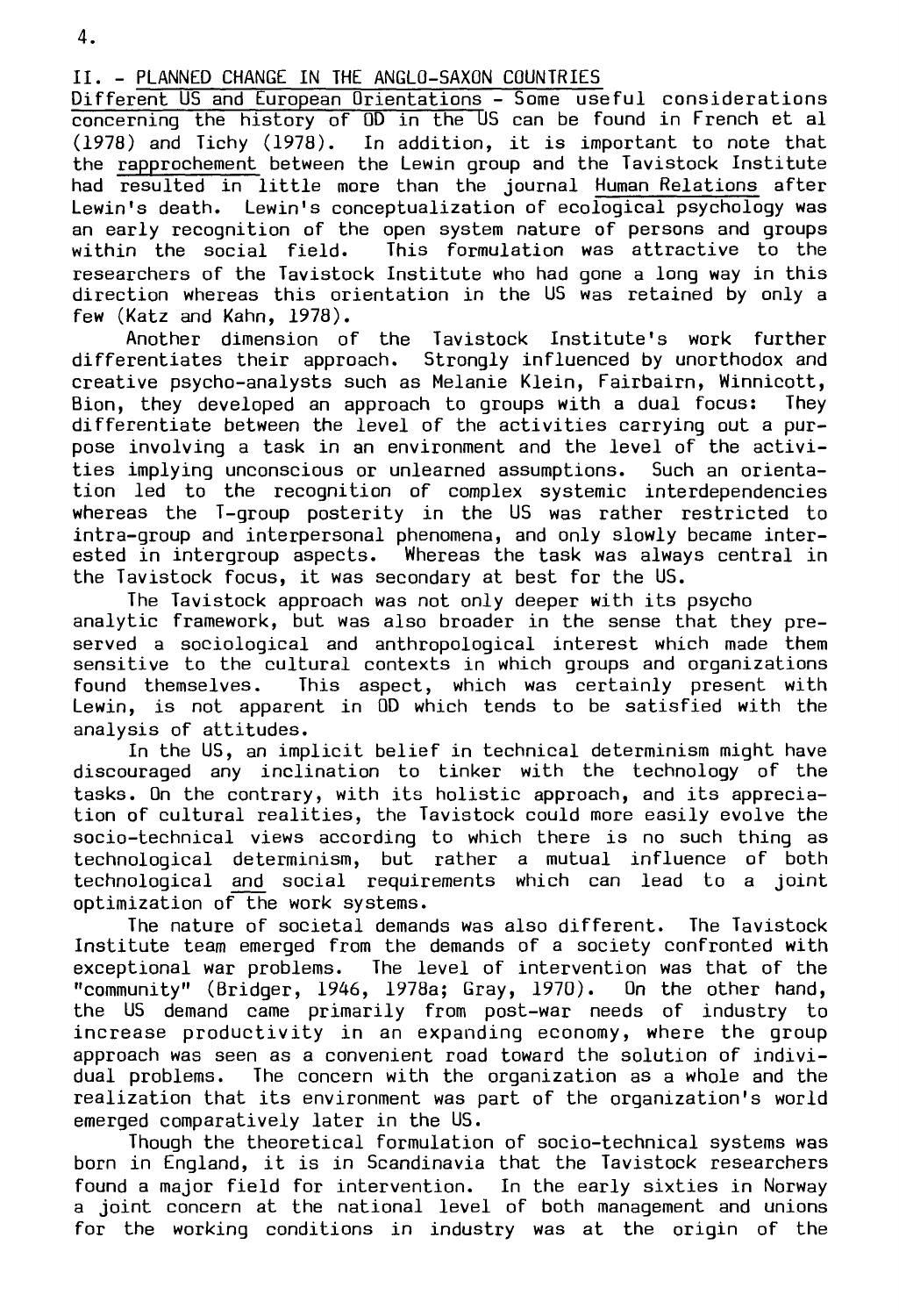"Industrial Democracy" project. (Emery and Thorsrud, 1976). This movement spread at the end of that decade in Sweden (Herbst, 1974- 1976).

Only very few OD men in the US during the 60's have intervened at the shop floor level or concerned themselves with structural problems of the organization. The Scandinavian experiments received relatively little attention from the US at the time.

In the US, work design was left almost entirely to specialists who favored an individual job approach to the problem and were not favorable to work participation and collaboration with unions as developped in Scandinavia (Weinberg, 1974). Lou Davis, who developped a more wholistic approach to work design felt much more akin to the Tavistock style than to the views which were dominant in the US at the time. His collaboration with Eric Trist at UCLA in the mid-sixties strengthened the socio-technical approach from the technological side and resulted in the major theoretical thrust of the QWL movement ten years later (Davis, 1977a, b, c, 1978, 1979a, b, c, 1980).

Ted Mills (1975) described very clearly the conditions which led to the emergence of a new concern with human resources, which was to gain such momentum that it would indeed be possible to see it as a genuine social movement. Comparing Europe's industrial democracy project with that of the QWL in the US, Mills (1978) very perceptively stresses the deep differences in style: The European approach being more legalistic, formai and government induced, whereas the American pragmatism let union-management cooperation develop voluntarily, with a concern for the individual worker involvement in day-to-day decision making.

Nonetheless, it is important to bear in mind that the US government was very influential in the development of a concern for the QWL. For instance, Ted Mills was at the Price Commission in 1971-73 and at the National Commission on Productivity and Work Quality in 1973. He then became the first director of the "National Quality of Work Center" in Washington, later known as the "American Center for the Quality of Work Life". In this capacity he has played a very central role in stimulating this development which was not concerned with legislation (though this aspect is not completely absent (Lawler et al 1980, p.91) but rather with the development of institutions where unions, management and government could collaborate. The support of a private institution like the Ford Foundation was also essentiel in launching the initial conferences (1971-1972) (Davis & Cherns, 1975a,b) and in funding research programs like the Michigan one (1973) (Seashore, 1981).

However, without any real concern among industrialists and unionists, the QWL movement could not have gained such a momentum. This social movement is not even in full swing in the US as yet, while on the other hand the industrial democracy movement in Scandinavie seems to have lost some of its initial thrust of the 60s. Gunzburg & Hammarström (I.C.Q.W.L. 1979) describe how two approaches were tried in Sweden - socio-technical after the Tavistock Institute and representative systems for joint management-union consultation - and observe that work democracy through changes in work design has been<br>slower to develop than worker representation. The interest in a slower to develop than worker representation. The comparative approach to representative systems and workers' participation has developed only recently (Kühne 1980, Jain 1980, Wilpert et al 1978a,b; Garson 1977, Wall & Lischeron, 1977).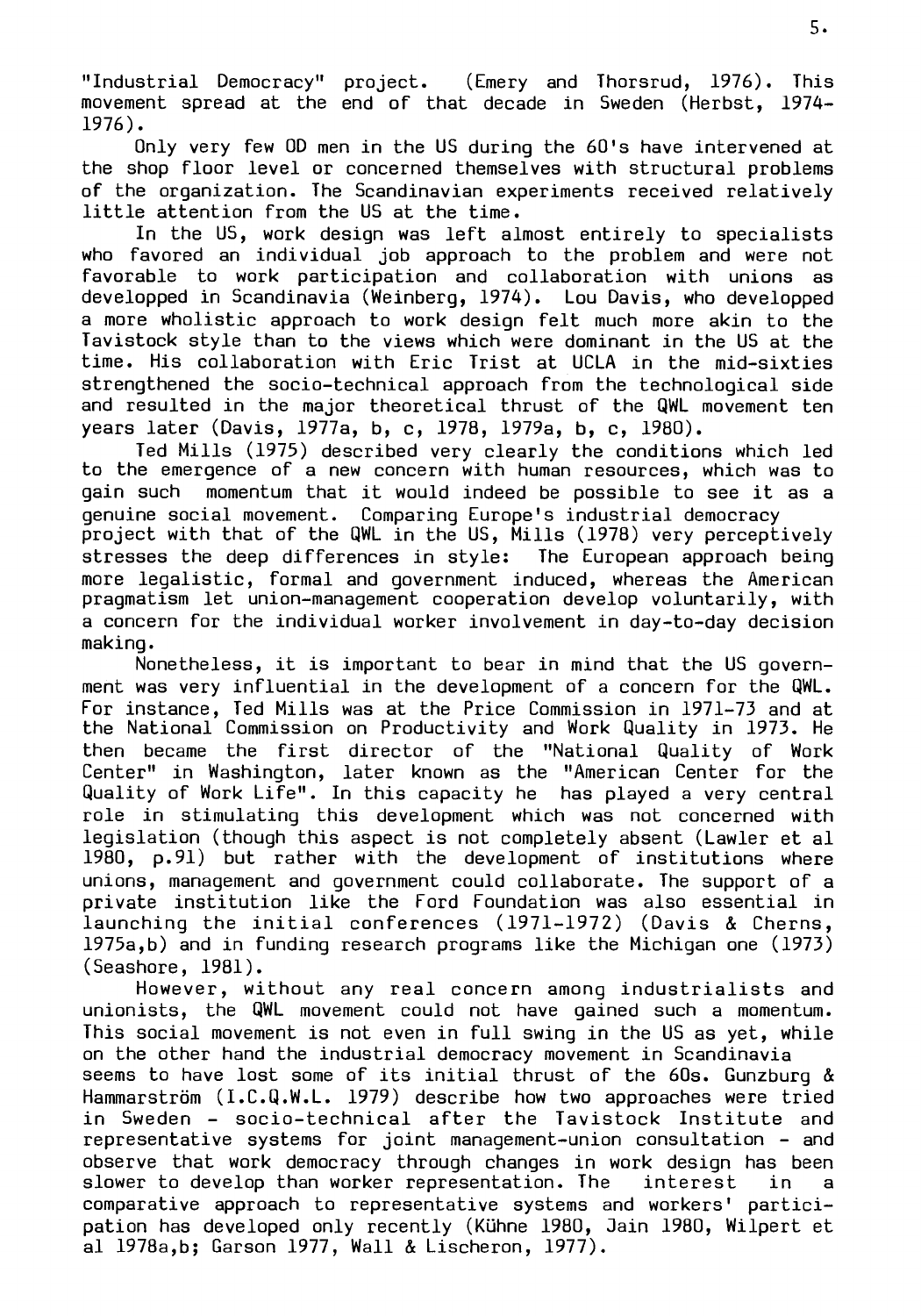Research on OD - An important review of research evidence about OD has been done by Porras in a series of papers. Though the period reviewed ranges from 1959 to mid-1975 no posterior publications seem to invalidate the conclusions. A systematic search yielded 160 evaluation studies of planned organizational change (spread over 36 journals, 22 books and 8 unpublished manuscripts) out of which only 35 were retained which satisfied the following criteria:

- human processual approach (to the exclusion of socio-technical, participative or structural change studies).
- real life organizations (excluding laboratory or simulation studies).
- collecting and presenting quantitative data (excluding case studies).
- relevant to the change activity of the organization (excluding mere participants evaluation of the intervention).
- related to changes in human processes (excluding studies with only economic or output measures).

Among many interesting findings let us note the following ones<br>Porras & Berg, 1978a:<br>. A significant increase in the use of Survey Feedback and<br>ess consultation and a large decrease in the use of the from Porras & Berg, 1978a:

Process consultation and a large decrease in the use of the Managerial Grid approach. . A significant increase in the use of Survey Feedback and<br>ess consultation and a large decrease in the use of the<br>erial Grid approach.<br>. an increased use of the more common OD approach, Laboratory

training, but with a task focus becoming more popular (and a process orientation focus becoming less popular).

From Porras & Berg, 1978b:

- process orientation focus becoming less popular).<br>From Porras & Berg, 1978b:<br>. counter evidence is provided to the widely accepted model that<br>changed process causes changed outcome. changed process causes changed outcome. . counter evidence is provided to the widely accepted model that<br>changed process causes changed outcome.<br>task oriented variables were among the low changers which<br>questions the effects of OD on task related behavior in
- questions the effects of OD on task related behavior in general.
- relatively little systematic evidence about the efficacy of OD.
	- OD does not seem to make people happier and more satisfied.
	- Group process variables change less than half the time they are measured.
	- OD does not have an important impact on the overall organizational process (only on individuals).
	- T-groups, Encounter Groups and Sensitivity Training Groups resulted in the lowest percentage of reported change.

This systematic survey led to further useful considerations about research methodology, stressing the distinction between implementation

research (focusing primarily on finding solutions to a specific organizational problem), evaluation research (focusing primarily on the global outcomes of an intervention), assessment research (designed to discover not only outcomes, but also the processes which generated them) and theory building research (oriented toward discovering fundamental relationships existing in any planned change process) (Porras & Roberts, 1980). Some of the reasons why so little assessment research is done were also reviewed, a model of OD assessment proposed with several recommendations for overcoming some of the obstacles to this necessary type of research (Porras & Patterson, 1979). Finally, a concrete illustration of these recommendations is provided by an empirical study of OD in a large system (Porras & Wilkins, 1980), yielding unexpected findings contradictory to generally accepted OD theory and practice.

6.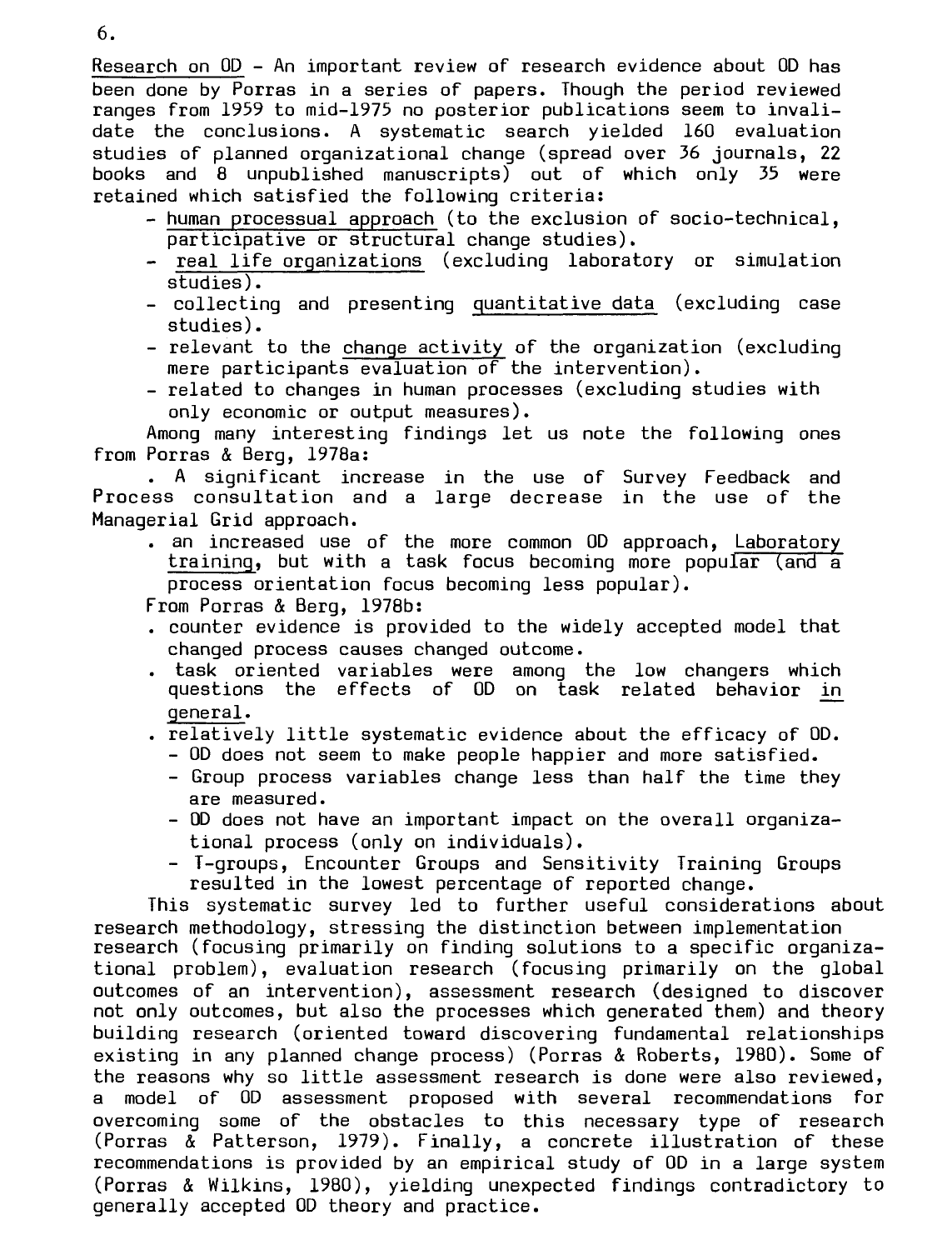The complaints about the paucity of good research and particularly fundamental research are not new, but it is only recently that reasonably good evidence has been provided on the poor efficacy of OD intervention as well as the unsubstantiated character of many OD conceptions (cf also Pate et al 1977). Perhaps the only emerging efficacy seems to be related to the degree to which the OD intervention uses participative methods (Dunn & Swierszek, 1977).

Research on QWL - While research on OD appears to be primarily critical, research on QWL projects seems to be gathering momentum. (Taylor, 1977 ). With the support of both the Ford Foundation and the US Department of Commerce, a research program for organizational assessment has developed at the Institute for Social Research, known as the "Michigan Quality of Work Program" (cf Lawler et al 1980; Drexler & Lawler 1977; Seashore et al 1981; Seashore, 1981). This effort has been up to now primarily methodological and has resulted in the design of field procedures which could also be useful for the evaluation of organizations and organizational change in different contexts. Eight QWL projects were included in the original plan, some of them having been already reported (Trist et al, 1977; Goodman, 1979; Nadler 1978a,b; Nadler et al, 1980), but most of them are not yet advanced enough for the findings to be published. Such a research effort is unprecedented in scope, magnitude and sophistication. While awaiting these findings we have not as yet much research evidence at hand.

Cummings et al, 1977 satisfying themselves with some 58 field studies on "work experiments", in spite of a degree of validity which left much to be desired, seemed nonetheless to assess as plausible the overwhelming number of positive results reported and their generalizability. Pasmore & Sherwood (1978 p.259) selected out of these 58 studies 16 which were more socio-technical in their approach and describe a typical socio-technical study as follows:

"it includes male, blue collar, unionized workers who perform industrial tasks. These employees number about 40 and they particpate directly in the change program. The experimental changes involve forming an autonomous work group; specific modifications include increases in autonomy, interpersonal/group processes, feedback of results, and task variety, with parallel changes in the technical/ physical setting to form whole task groups and in the pay/reward system to reinforce group perfomance. If the necessary conditions for autonomous group functionning are implemented the likely results are increases in productivity and worker satisfaction" (p.268).

Some case studies: The "National Processing Case" (Drexler & Lawler, 1977), Bolivar (Duckles et al, 1977), Tarrytown (Guest, 1979) concur in stressing the importance of union-management collaboration and employee participation which require patience in building an appropriate climate through appropriate new organizational structures and decision making processes.

Sometimes these new structures are labelled "parallel organizations" (Carlson, 1978), "collateral" or "reflective" organizations, even "shadow" structures (Schein & Greiner, 1977), "flat, flexible, but formai problem solving and governance organizations that serve to supplement bureaucracy and exist side by side with it, not replace it" as described by Stein & Kanter (1980, p.371) who see this as a developing trend of the 1980s.

Some sobering observations have been made by Walton  $(1977)$  at Topeka, but on the other hand he develops a positive and pragmatic overall view of the work improvements over the last 10 years (Walton, 1979).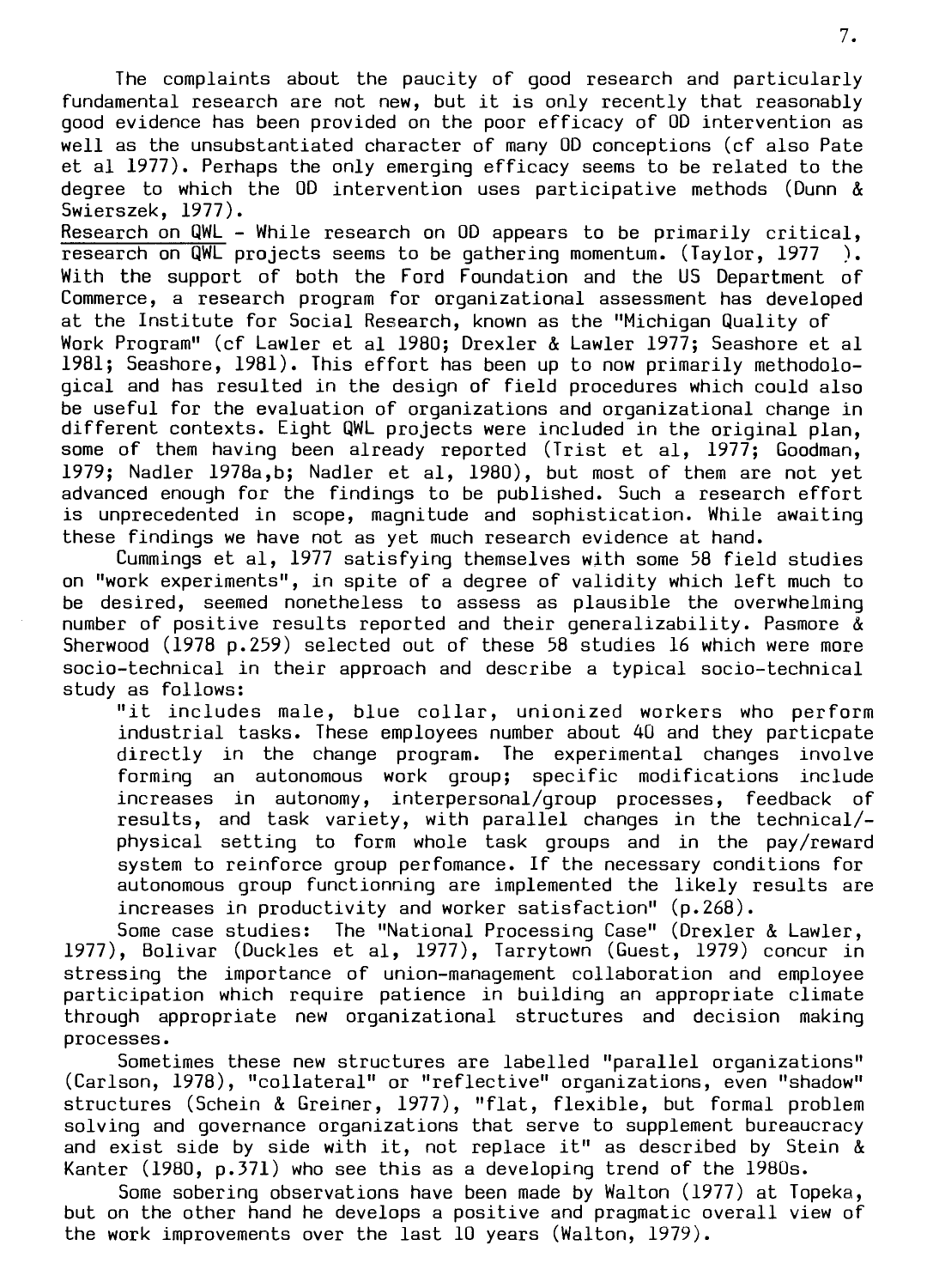Cultural Contexts - As we have seen, in order to understand the transformation of the field in the US today, it is necessary to realize that the socio-technical approach has emerged in an intellectual climate different from that of the US. In a way, it could be compared (mutatis mutandis) to the coming of Kurt Lewin in the 30's with the only difference that Lewin had not found in the US a trend of research complementary to his own as, for instance, Tavistock researchers found with Lou Davis.

However, it is only in Northern Europe that the Tavistock found an opportunity to develop its approach. Southern Europe provides us with a situation where OD (as it was known in the US or Northern Europe) has never developed to the same extent and a different attitude toward social change, particularly in the organization, has yielded different styles of intervention. The part of Europe which has been visible from the US has mostly been Northern Europe, whereas the comparatively smaller number of publications in English coming from Latin Europe (as well as from Latin America) has not facilitated the awareness of important cultural differences (Faucheux & Rojot, 1979).

The fact that different approaches to organizational change seem to have emerged in different cultural contexts should not come as so much of a surprise. It is all the more surprising that these strategies for organizational change have been proposed for so long as almost independent from their societal and cultural context (Maurice, et al 1980).

The very same cultural blindness, ethnocentrism and claim for universality that has plagued the field of management and organization theory (Hofstede, 1980) may have plagued also the field of planned organizational change.

In a recent study comparing managerial ideologies across ten western countries, Laurent (1979) has shown for instance, that the widest gap in management and organizational conceptions could be found between the US and the Latin countries of Europe and that these important national differences were not reduced within large multinational companies. On the basis of his research data, he argues with Inzerilli (1979) that while the American managers predominantly hold an "instrumental" view of the organi zation as a set of tasks to be achieved, French managers favor a "social" view of the organization as a collectivity of people. No wonder then that OD emerged in the US with an instrumental focus on organizational process as tools to be improved, whereas the Latin countries have developed institutional approaches that try to deal with the social intricacies of human collectivities.

Having realized the importance of a proper appreciation of the cultural dimension within social change, we are in a better position to examine why, within the Western world, the technological transfer of OD to Latin countries has been difficult and why alternative approaches to social change have emerged there.

Having done this, we will be better equipped to wonder how, outside of the Western world but still within the industrialized nations, the Japanese deal with organizational change, leaving for the main conclusions some considerations about the significance of all this for "developping countries".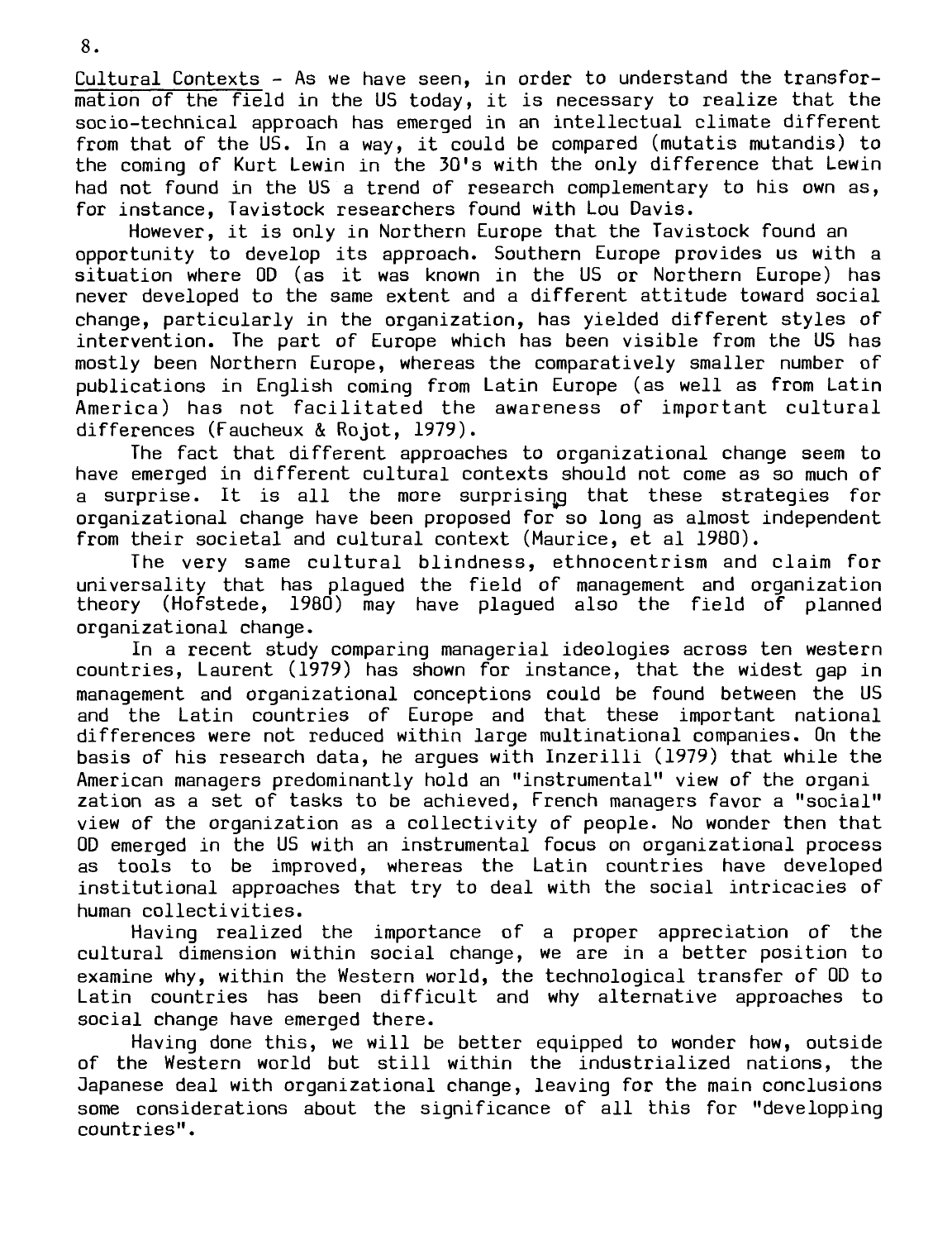III - ORGANIZATIONAL CHANGE IN LATIN COUNTRIES

When we analyze the theoretical developments as well as present practices in the field of OD and change within Latin countries we find power to be the key factor around which ail major research work revolves. That is not to say that power is a neglected dimension elsewhere. In the U.S. (Chesler et al., 1979) and even more so in Northern Europe (Mulder, 1977; Pettigrew, 1979; Borum, 1980) power training has been seriously considered as an alternative to OD. Van Dongen (1978) has, however, vigorously criticized this conception which considers power only intraorganizationally without giving proper recognition to the societal context where its real significance originates: According to van Dongen if we are seeking real organizational change we should rather attempt to change the rules of the game more than anything else.

In addition, the power dimension assumes a further significance in Latin cultures where the influence of Roman Law and the lack of consensual basis strengthen state centralization of authority and power (Faucheux & Rojot, 1979; Maurice & Sellier, 1979). This central notion incidentally renders very problematical any practice of planned change in these countries. The very fundamental assumptions of OD are thus questioned: Its cultural origin, its presuppositions about development, organization, adaptation, and change, its epistemological basis consequently, but also its methods and aims. To be sure, OD ideas and practices have been introduced in many Latin countries: In France (Morin, 1976), in Italy (Salvemini, 1980) and most recently in Brazil (Cavalcanti, 1979). However, we must take note that reports on intervention in these countries are scarce and that the most interesting works are precisely those which have attempted to explain the deficiency or the ineffectiveness of those interventions by the cultural specificity of each country.

Latin Bureaucracies - Taking a look at Brazil for a moment, whose basic culture is Gloser to the Latin countries than it is to the Anglo-Saxons, we notice that the first reservations concerning the transfer possibilities of OD had been formulated shortly after its introduction (Da Costa Moura, 1978; Carvalho da Cunha, 1979; Boetger, 1978) and elaborated later by Pinto (1979). For this author, a meaningful crosscultural application of OD requires at least the rudiments of a comparative theory of a caliber higher than presently available. This is why he attempts to compare the basic OD assumptions as they appear in the current OD literature with their equivalent cultural counterparts drawn from empirical and theoretical writings on comparative administration, development and politics in Latin America. He goes as far as to suggest the risks of "cultural substitution". Starting from the confrontation of four dimensions (norms and values underlying OD, the individuel at work, group processes, organizational climate) he shows how the assumptions of OD are in every respect contradictory to the social reality of Latin America. For instance, "traditional" societies, in Latin America, stand in opposition to the "modern" Anglo-Saxon societies in their lesser capacity for openness, trust and rational expression of feelings. Contrary to the contractual basis of North American society, Latin America seems marked by the predominance of deeply rooted tradition, class structure and government centralization. As Pinto says, Theory Y, suited to the Protestant ethic, does not fit the Catholic work ethic; competence is most often overruled by formal status in Latin America, where, according to this author, tolerance for uncertainty, ambiguity and undefined structure

would be very low. Group cohesion results generally from intergroup

rivalry and conflict resolution follows a win-lose model.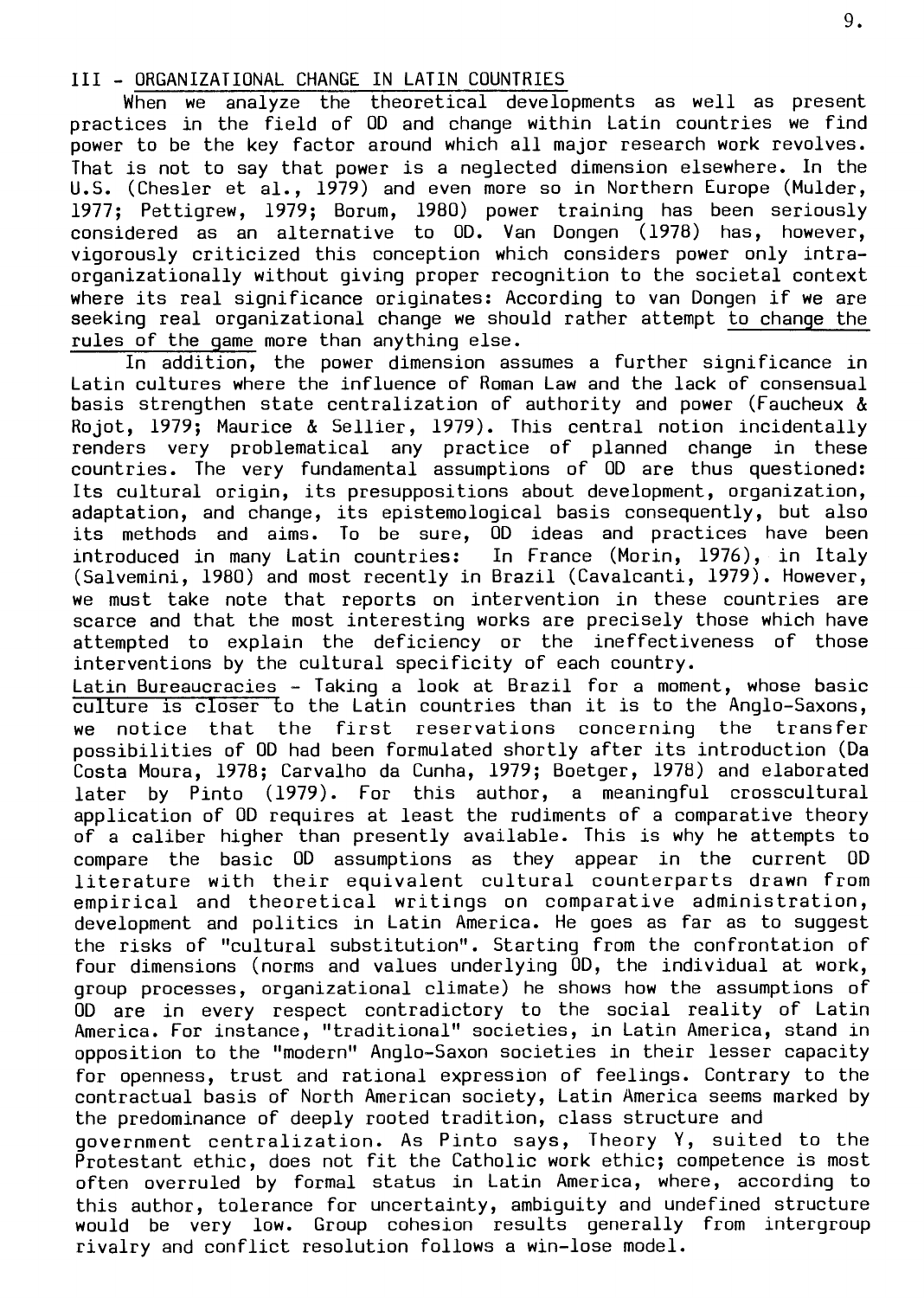These analyses are striking in their similarity to those developed in Latin Europe. The failure of MBO in France in the seventies provides a good illustration. Considered as an additional control procedure by managers who alternate authoritarianism and seduction (Trepo, 1973), MBO was integrated mostly in a context where centralization of decision making existed together with bureaucratic protection (Horovitz, 1978).

Moreover, the tremendous centralization of business, the marked intervention of the State, ideological splits, the preeminence of the external processes of change (social movements) over internal processes, the importance of law (Sudreau Report and the law on continuous education in France), the representative structure needed for every change, and the distributive model of power constitute many elements likely to jeopardize what is often called the "truth-love-trust" model of OD. Management's lack of inclination toward OD values and their suspicion of the social sciences, their frequently belonging to academic elite castes and the manipulative perspective with which they consider change are not Foreign to the disappointment of the most enlightened French practitioners, to their withdrawal from industrial organizations (Rouchy et al, 1980) or to their intention of fighting against their present mode of operation (Tichy, 1974). These reactions, however, are not merely emotional. They rest upon, or result in a reflective and theoretical analysis of organizations, development and change as well as in specific methods of action and intervention.

For instance, Crozier observing a fear of face to face relations within French firms, a certain mythical view of the boss, a tendency to regulate rather than negotiate, has developed a theory of bureaucratic organization (Crozier, 1964) which he later put in proper perspective in his analysis of French society as a "stalled" society (Crozier, 1973). This analysis of the bureaucratic phenomena concur with that made in Brazil (Daland, 1973) and in Italy (Ferraresi, 1980). For Crozier, the organization, whether administrative or industrial, is typically a power structure. In fact, it is formed of a combination of more or less hidden games (Crozier, Friedberg, 1980; Crozier, 1976) which the outside observer as well as the actor can not easily discern. These games are organized around uncertainty areas which individuals would try to control for their own goals. Information being the key to power, giving it would necessarily mean losing power. Therefore, any intervention based on a purely voluntary process of information sharing might be a failure. To act upon the 'real' organization requires first understanding it by gathering data about the actors' experiences, and then mainly to rebuild their rationale, their strategies (conscious or unconscious) which make their behavior a rational one. The outsider here is more a researcher than a consultant, thus sharing no relation with the members of the organization before or after the research. The independence of the researcher and his distrust in obvious data seem to be two basic elements of an understanding of organization prior to action.

Crozier and his co-workers have therefore developed a very detailed analysis of power structures and organizational games mostly within public administration, and have contributed to the analysis of cultural processes within firms (Sainsaulieu, 1977) as well as within the social castes which compose French society (Thoenig, 1973). This theory of organization, called "strategic analysis", consequently views the Human Relations movement as being rather naive and presents some similarity with the systems approach even though it is, no doubt, an original contribution. It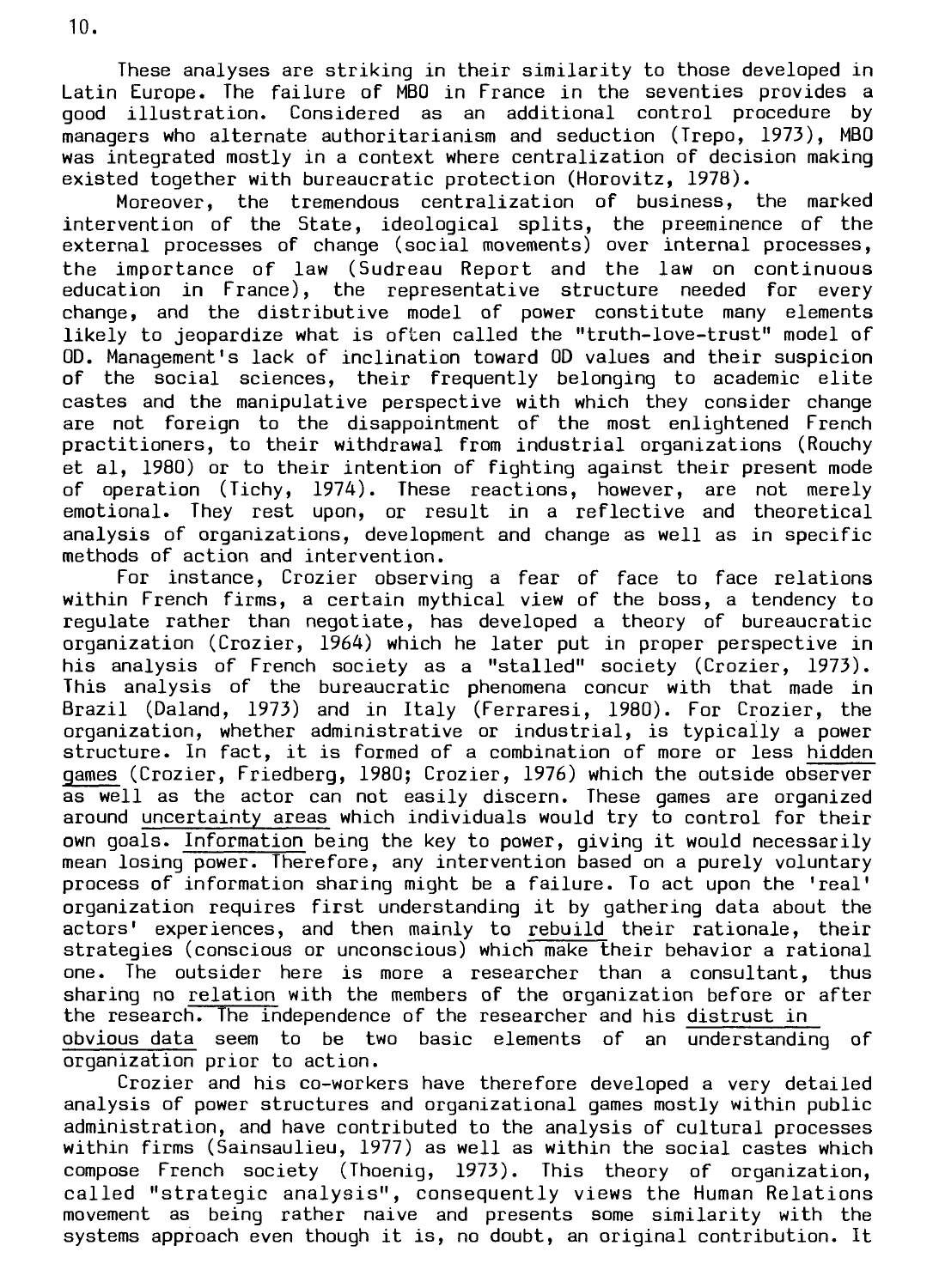is understandable that such a theory does not make much provision for intervention of the OD style even though it is not opposed to it.

Influencing the attitudes of organization members is certainly a necessity if one hopes for a real development of the organization. In France, the uncertainties and tensions which go with a more open style of management are not readily acceptable. However, intervening in organizational games might appear to be wishful thinking or an insuperable task, (Morin, in Levy-Leboyer, 1980) in any case inseparable from parallel action at the level of social and organizational structures. Finally, by insisting on the "necessary priority to be given to knowledge" Crozier and Friedberg (1980:351-355) situate their work prior to the change action. The Psychosociological Approach - The movement of psychosociological intervention, which has preceded that of strategic analysis and remains parallel to it, is more radical through its clinical orientation. Its initial phase originally corresponds with OD and relies largely on OD principles, as noted by Dubost & Levy (in Mendel & Beillerot, 1980). Missions of experts to Bethel in the mid-50's had familiarized the French social psychologists with the Lewinian approach, action-research and T-groups. Still under the influence of the cohesive climate produced by the post war period of reconstruction, the French specialists were seduced by the democratic view, Floyd Mann's survey feedback and Rogers' non-directive approach. Breaking away from the traditional role of the expert who holds and distributes knowledge was central then, and social psychological intervention was seen as a way to change authority relationships, decision making and communication styles. Yet an interest in unconscious and collective emotional phenomena was dawning, thanks to a privileged relationship with the Tavistock Institute of Human Relations in London (Amado & Guittet, 1975; Anzieu, 1975). The aim was nevertheless (as Dubost noted) a "war of cultures" in the attempt to impose a democratic way of being and acting within organizations.

With the 60's, the analogy drawn with the psychoanalytic and psychotherapeutic model had already pointed to a contradiction between a process of adaptation and a process of elucidation. Two phenomena then accelerated the rupture with the classical OD approach. Firstly, Carl Roger's visit to France, in 1966, an event which triggered off great disappointment amongst most French social psychologists, shocked by his naiveté, his angelicism, his theoretical weaknesses. Secondly and simultaneously, the impact of the clinical, theoretical and epistemological work of the French psychoanalyst Jacques Lacan led to the suspension of the desire to cure the individuel or the organization, such a desire implying a normativity incompatible with a real analytical process. A counterpart to this psychoanalytic approach could be found at the sociological level with a largely Marxist view colored with anarcho-syndicalism.

In opposition to American functionalism, to its trust in the self-regulating exchanges of a liberal economy and to its humanistic psychology, the gap had been widening and several basic assumptions of OD were exposed and seriously questioned, if not entirely rejected (Dubost & Levy, in Mendel & Beillerot, 1980). For instance:

- Knowledge in the Lewinian approach is considered an unquestionable positive value.

- Reality is considered reachable (attainable) provided that the various different views are added together, referring to a Kantian assumption.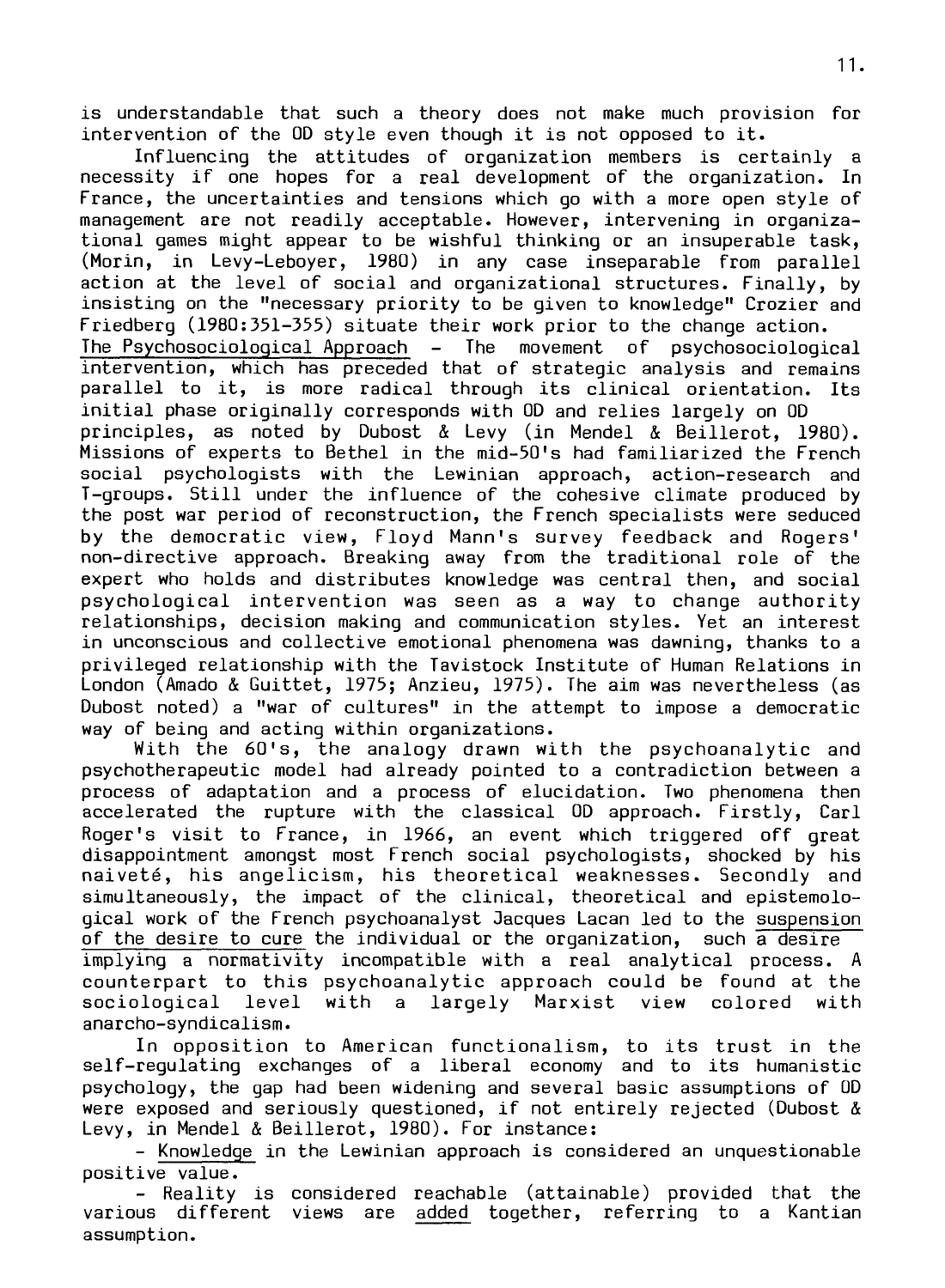- Data collection is supposed to favor an analytical process whereas, it could be argued that it contributes rather to repression, first in transferring into points of view ail the splits and contradictions resulting from the intra-organizational divisions (particularly the division of labor) then in letting us believe in the imaginary merging of these divergent representations, reduced to closed statements, disconnected from conduct and strategy (Dubost, ibid).

- The action research perspective has not led to an epistemological revolution. It is still marked by traditional conceptions of knowledge and action considered as complementary and not contradictory. It is possible on the contrary to argue that action requires some degree of ignorance or blindness.

- The importance of the here and now is illusory if one admits that the participants in a process of organizational development or change are thwarted by their membership in varions institutions. Understanding their discourse implies replacing it in its proper sociological context and interpreting it in relation to these determinisms (which explains the failure of ordinary I groups especially within the firm).

It is therefore appropriate to consider the organization as being the proper scene for class struggle and also as a construction of the imaginary, a place where the secret is buried and covered up by rationalizations, in the psychoanalytic sense; historicity is most often put aside, leaving the consultant with a partial and temporal image of organizational processes as underlined by Enriquez (1972b) and Rouchy (1980). Furthermore, the role and involvement of the consultant in the social field largely determine the product of his work and the knowledge he brings into light. The position of the consultant is therefore neither socially nor ideologically (Touraine, 1981; Mendel, 1974) nor unconsciously neutral (Dubost, 1972; Enriquez, 1972a,b.).

Finally, even a theoretician sympathetic to managerial concerns like Crozier insists (Crozier & Friedberg, 1980) on the inevitability of perverse effects, vicious circles inherent in the organization, rejecting thereby the implicit assumption of smoothly linear development found in OD.

Consequently, we may note the interest of the fundamental questions which are raised and of the theoretical contribution to an analysis of organization attempting to relate psychoanalytic approach and social analysis. However, contributions to intervention methods are more limited, less clear, still in gestation. They resemble the sociology of Elliot Jaques, or rely upon techniques Gloser to OD (meetings, interviews, confrontations) with a psychoanalytic perspective, or rest upon psychotherapeutic sensitization outside the organization (psychodrama, group analysis, Balint groups). The proponents of this psychosociological orientation, academic researchers, consultants and psychotherapists belong for the most part to an association (ARIP) and publish Connexions, the only review of this kind exploring organizational and social change from a clinical vantage point.

The Institutional Analysis Approach - The movement showing most originality and theoretico-practical depth is probably institutional analysis (Lourau, 1970). In opposition with the supposedly normal, rational or natural order in OD concepts (thus aiming at the defense of a certain social order), institutional analysis, backed by the more recent movement of sociopsychoanalysis, gives a real status to disorder. In the end, both refuse the treatment of dysfunctionings in favor of, as Ardoino

12.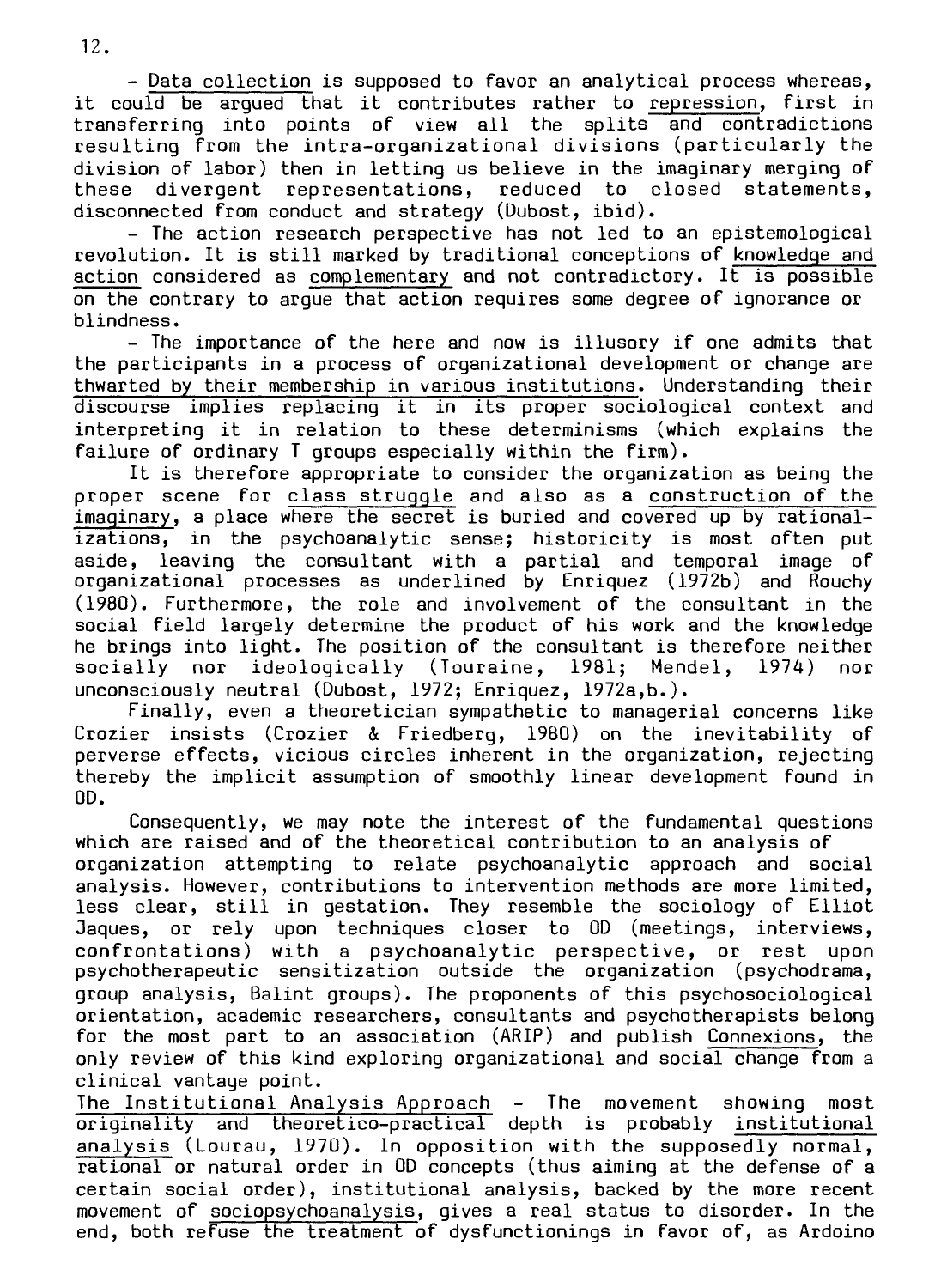says (in Mendel & Beillerot, 1980) a question on the meaning, the unveiling and the uncovering of that till then was left hidden in the institutional phenomena through interests and the resulting "opacity".

Institutional analysis originated in 1940 from the work of a psychiatrist (Tosquelles, 1966) convinced that "it is a question of first taking care of the institution of care" if one wants to have a true psychotherapeutic view, the relationship between institution and psychotherapeutic behavior within the institution being dialectically linked. He debureaucratizes the psychiatric hospital, stimulates the cooperation of the patients, establishes micro-institutions (clubs, etc...). We can see some relations here with the first experiments led by the Tavistock Institute in hospitals (Bridger, 1946; Gray, 1970).

To some extent, the institution is put "in negation" according to the expression of Basaglia (1967), a psychiatrist who has a similar orientation in Italy, who includes in his work the discoveries of antipsychiatry and takes into account Marcuse's theories. The institutional approach then invades the universe of pedagogy and is espoused by psycho-sociologists critical of the school of Human Relations.

It is indeed in the course of the experience of a training-group in the early sixties that Lapassade (1967) demonstrated that a hidden instituted and authoritarian order (visible through session schedules, fees, etc.) was overdetermining this non-directive and quasi self-managed experiment, and unfortunately was not considered as a proper abject for analysis. On that day, a practice of intervention was born which has gained a particular notoriety among Latin countries and which is characterized by several operations:

- The analysis of "demand" including the official request from the client-staff (in charge of the organization), their hidden implicit demand and the client-group demand (members of the organization). The intervention bears on this "collective".

- The self management of the intervention by the client-collective: It is the one who makes the decision about the process of action and the pedagogical and financial contract which binds it to the consultants.

- The rule of "say everything" meant to feed-back ail the institutional unspoken in the sessions.

- The clarification of multiple memberships, of positive and negative references to groups, categories, ideologies which deny the common belonging to the organization and the analysis of the resistances to such an elucidation.

- The analysis of the involvement, of the institutional transference and countertransference of the consultant in the organizational field studied.

- The construction or elucidation of "analyzers". These are the elements which can reveal the hidden determinants of a given situation. So a rumor, an unforeseen incident can be seen as revealing an underlying reality that needs to be further explored as well as important hidden power relations. These are natural analyzers which have never before been thought of and whose strength is all the greater as they have appeared in life itself. The built up analyzers, on the contrary, are elaborate situations, carefully designed to provoke disclosures of meanings.

Therefore, we can see that this prospect is inspired both from psychoanalysis (whilst denouncing the collusion of psychoanalysis with the dominant oppressive power structure) and a radical orientation to unmask the unconscious reality of organization (Lapassade, 1972) and allow its members to regain power on their own social life.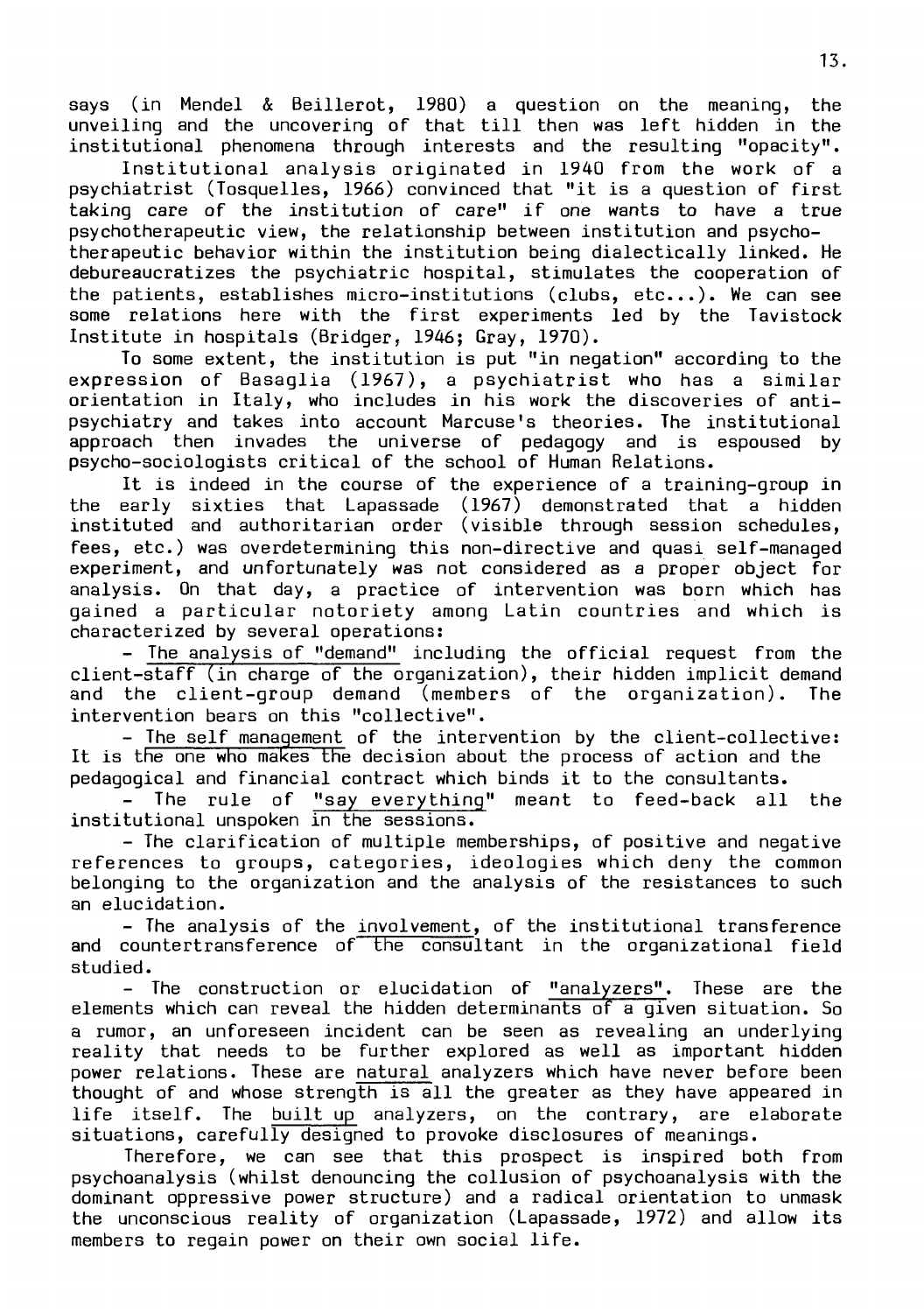If the school of institutional analysis is relatively clear about its methodological approach and its aims, its main problem, however, is one of having only very limited markets for its fieldwork. They very rarely include companies of the private sector not that naive to allow themselves to be caught up in interventions that might disclose the undesirable and shatter their present structure, without clearly offering any real developmental therapeutic process. In most cases those organizations which call socioanalysts are liberal, marginal-type institutions and are likely to regret it later.

Finally, the internai struggles which invade this school of thought (Guigou et al, 1978) result in an inflation of publications out of proportion with the actual significance of the reported interventions. Two<br>categories of criticism seem worth mentioning here: On the one hand, the  $c$ ategories of criticism seem worth mentioning here: modality of intervention which is seen as uncontrolled, provocative, inductive and even narcissistic. On the other hand, institutional analysis is criticized by Touraine (1981) for attempting to substitute for social order "an anti-society completely undetermined, a decomposite form of metaphysical aspiration towards transcendence". In addition, he qualifies the notion of "analyzer" as being a mere play on words since "an event is not an analyzer, it is that which has to be analyzed".

The Sociopsychoanalytic Approach - The goal of sociopsychoanalysis is not far from that of institutional analysis but borrows a somewhat different methodology and theory which may explain its greater success. Sociopsychoanalysis was born in the early seventies in keeping with the anti-authoritarian revoit of May 1968 in France. It begins with the diagnosis that society tends more and more to deprive the citizen of his social power, confiscated in favor of a small elite. This confiscation is to be found in schools as well as in hospitals, administrations or enterprises. Here, sophisticated techniques of management such as M.B.O. are attacked as the tools of an insidious seduction and social control. That seduction which operates through anesthesia (Loue, 1974) rests on unconscious psychic mechanisms that need be disclosed if one wants to help every one to recover lucidity, power over his own action and, in the end, to enter the permanent democratic conflictuel negotiation, the only way of making organizations dynamic.

As an intermediate area of the singular and the collective, the institution-organization, is considered as a privileged cross-roads of observation and action. Here, the intervention (Mendel, 1974) is unfolded at the request of an "institutional class", that is of a category of actors bound together by common interests within the organization. During a fortnight of sessions, successive consultants - qathered in a sociopsychoanalytic "collective" - try to understand the nature of psychological mechanisms which prevent the actors from reaching the political dimension, a dimension which represents the upper stage of personality development (the political ego only develops itself through outranging the "psycho-family" ego) (Mendel, 1972). One of the originalities of the method lies in the postulate: - That which concerns a group can only be understood by another group - (as we are reminded by Mendel in Mendel & Beillerot, 1980 and the Desgenettes group in Rouchy et al, 1980). The verbal material recorded during the sessions is then decoded within another sociopsychoanalytical-group in order that the counterprojective positions of the intervention group be analysed. The consultants are paid only after collective negotiations. Involved in other organizations, they essentially intervene during their free time which confers on the teachings of this action-research a greater truth.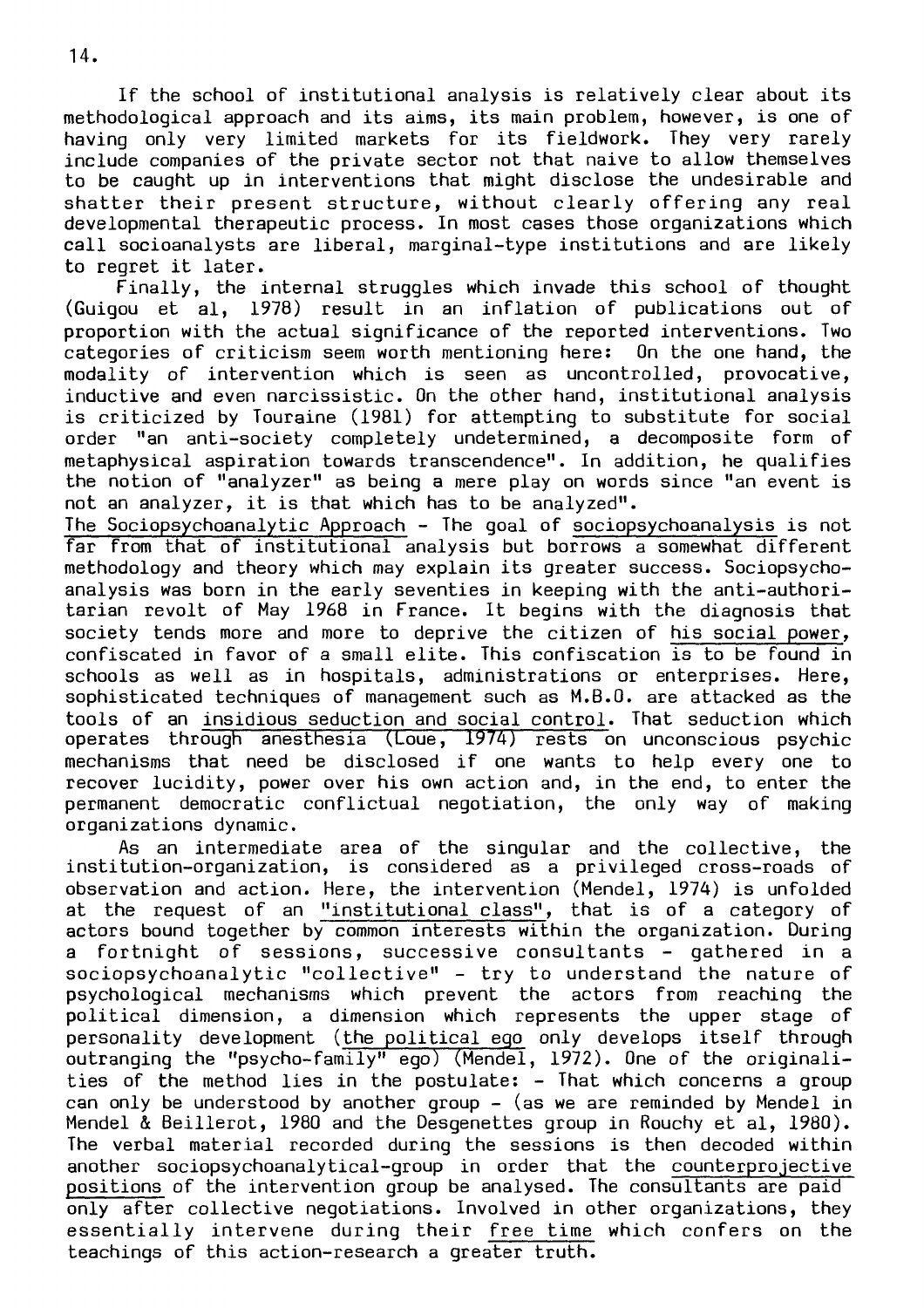Initiated by Mendel, a psychoanalyst, the sociopsychoanalytic method originated many developments in France, but also since 1977 in Belgium, Switzerland, Brazil, Spain, Algéria, Israël, Columbia, Italy, even in Canada and U.S.A. The success of most of those interventions has been recently underlined by Mendel (Sociopsychanalyse, 1980) even if his evaluation methodology is essentially of a clinical nature.

There is no doubt that these practices are different from those of OD. Their aim is rather to increase the power of the individual over himself and over society rather than to facilitate the development of the organization conceived as necessarily alienating. In many ways the work of Max Pagès and his co-workers (1979, 1980 in Johnstadt) comes close to sociopsychoanalysis: According to these authors, we are at a time when "hypermodern" firms develop tools of a soft violence through sophisticated methods of personnel management. Starting from the study of a multinational company, the authors have attempted to understand the relationships among economic, political, ideological and psychological variables. Observing that there are correspondencies between social organization and unconscious structures forming a "socio-mental" system, they conclude that it is impossible to change the organization unless the nature of unconscious ties, through which the individual is attached to it, is understood as well as the policies which reinforce them.

In this perspective Pagès develops a method of "dialectical analysis" (Rouchy et al 1980) using elements of psychoanalysis and social analysis, as well as body expression work, and aims at providing those working within organizations with the means for creating their own area of freedom.

It is important to observe, however, that through their contestation of power, and their marginality, the most radical approaches find very few opportunities for intervention among firms and few such interventions have thus far been reported in detail (Lourau, 1974; C.E.R.F.I., 1971; Pages et al, 1979). These specialists are less and less keen to intervene in large firms and prefer intervention sites where real change is more likely to be produced: cooperatives, schools, hospitals, unions, minority groups, produced: cooperatives, schools, hospitals, unions, couples and individuals.

Psychoanalysis & Organization - As we can see, psychoanalysis has considerably influenced research about organizations within Latin countries, France and Italy above all. This is a different case from what has happened in the US where OD rests essentially on psychological and "humanistic" approaches. This does not mean that the OD philosophy has not reached some firms in Latin countries. On the contrary, managers and trainers often collude in diffusing what the academic researchers consider as products of US culture. The fear of manipulation expressed by trade unions is then reinforced by what they consider as a managerial ideology. However, even in the U.S., there exists a psychoanalytic approach to organization which is even taught in some business schools. Actually, this approach remains relatively marginal in view of the quantity of publications on organization that ignore it. However, the work of Zaleznik (1966) on leadership, of Levinson (1970) on stress, of Maccoby (1976) on the managers' profiles, of Zaleznik and Kets de Vries (1975) on power have offered a more sophisticated framework of interpretation for organizational realities establishing thereby the clinical approach to management (Kets de Vries, 1980) as a legitimate one. Amado (1980) has nonetheless shown that psychoanalytic research applied to organizations carried implicit assumptions largely determined by the cultural context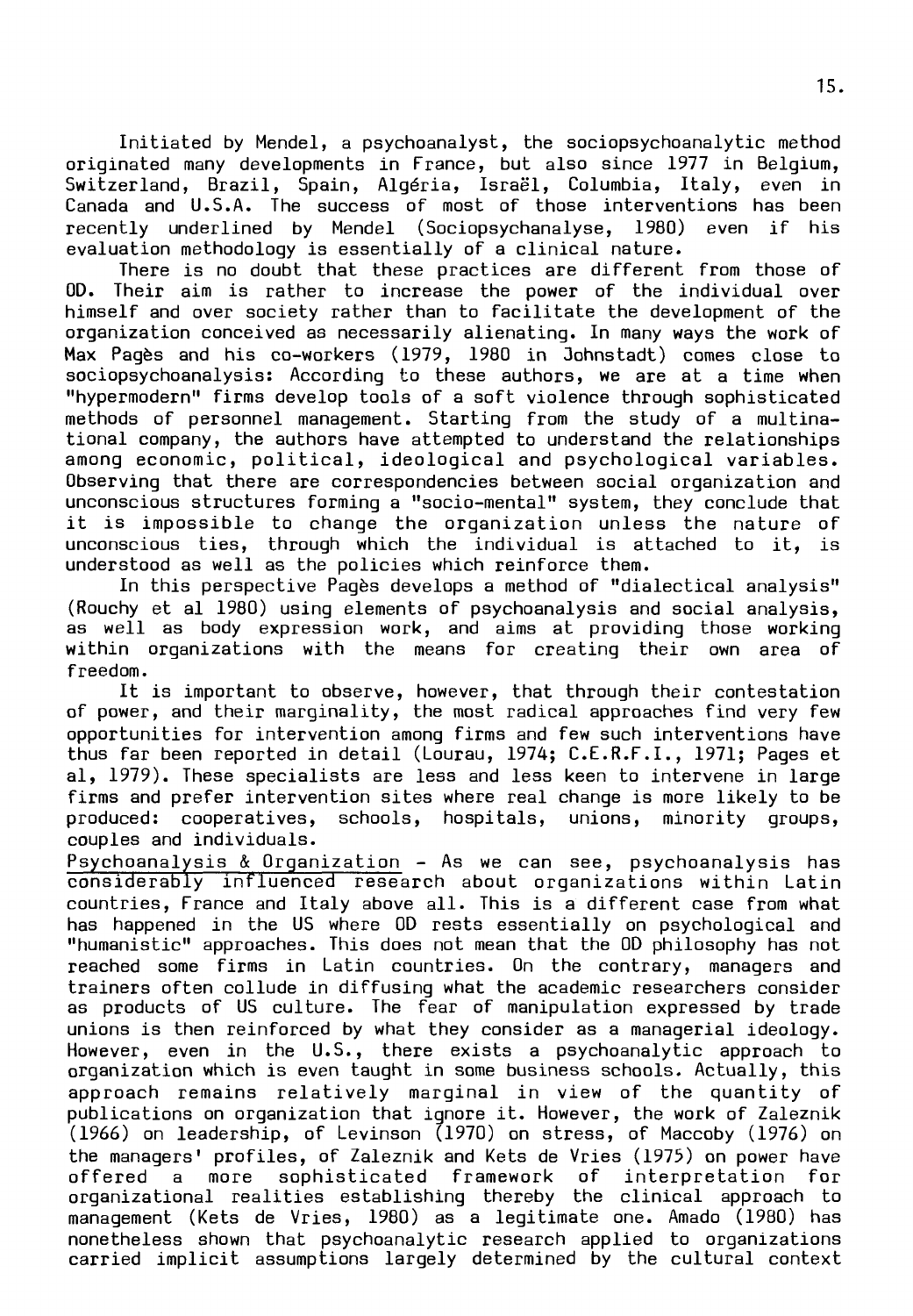where they originated. In comparing three countries having yielded the most original contributions in this field, France, Great Britain and the US, a number of essential differences must be noted.

In the US, the psychoanalytic approach is predominantly normative: Hartman's egopsychology looks at personality development as a progressive adaptation to an external reality considered as given. Impregnated with the values of liberal economy, they focus mostly on the ways managers exert power and on the potentially dangerous consequences for their careers. In this perspective, they draw upon the contributions of psychiatry and theories of organization.

On the other hand, in England, the influence of psychoanalysts free from psychiatric nosography, has helped researchers of the Tavistock Institute to look at the organization differently. Instead of considering it merely as a setting for self-actualization, they deal with it as a defense structure against archaic anxieties. They do stress the importance of task and technology and they pay due attention to administrative structures (such as personel management policies) and to the environmental context of the organization. The emphasis, there, is put on the client system rather than on the change agent as in the US, explicitly giving an

equal weight to the different actors in the organization in a way that is consistent with their own approach to the psychotherapeutic process (Bridger, 1977, 1978a,b, 1980).

As we have already seen, the basic assumptions are more explicitly formulated among the Latin and the French in particular who devote to them an attention at least as important as to the practice itself. The influence of more or less radical social philosophies (marxism, anarchism, self-management) has led researchers to question the use of psychoanalysis which is not weaved with concepts taking into account the socioeconomic environment. More or less explicitly, they consider organization as the "bad abject" using such Kleinian concepts to give credit to the widely shared notion that organization is an inescapable source of aliénation for its members, unless they gain awareness of several sets of determinisms. A dialectical approach stands in opposition to the North American positivism and leads the researcher consultant to keep a greater independence vis à vis the object of study (the organization) which he goes sometimes as far as to consider as a construction of fantasy.

Organizational Change, Drop-by-drop - In Latin cultures, the organization is not the primary place for social change, as it is for instance in the US, and also to some extent in Northern Europe. The polarization which is found not only in the social field, but also in the organization may help us to understand why the request for interventions of change agents is rather low. Latin social scientists favor the institutional dimension because it is there that society pervades organizations. Consequently,

change is more likely to be looked for at the societal level. For instance, Touraine and his co-workers have developed a method of sociological intervention (Touraine, 1980, 1981). They attempt to identify among various movements - students, anti-nuclear, regional, women, union those which have the potential of becoming the one real social movement likely to produce a real social change. To that extent they are willing to help this social movement develop the analytic reflection needed for social action.

This is parallel to the aim of most social scientists who see the main legitimate role of interventions in organizations as helping individuals to mature into responsible citizens.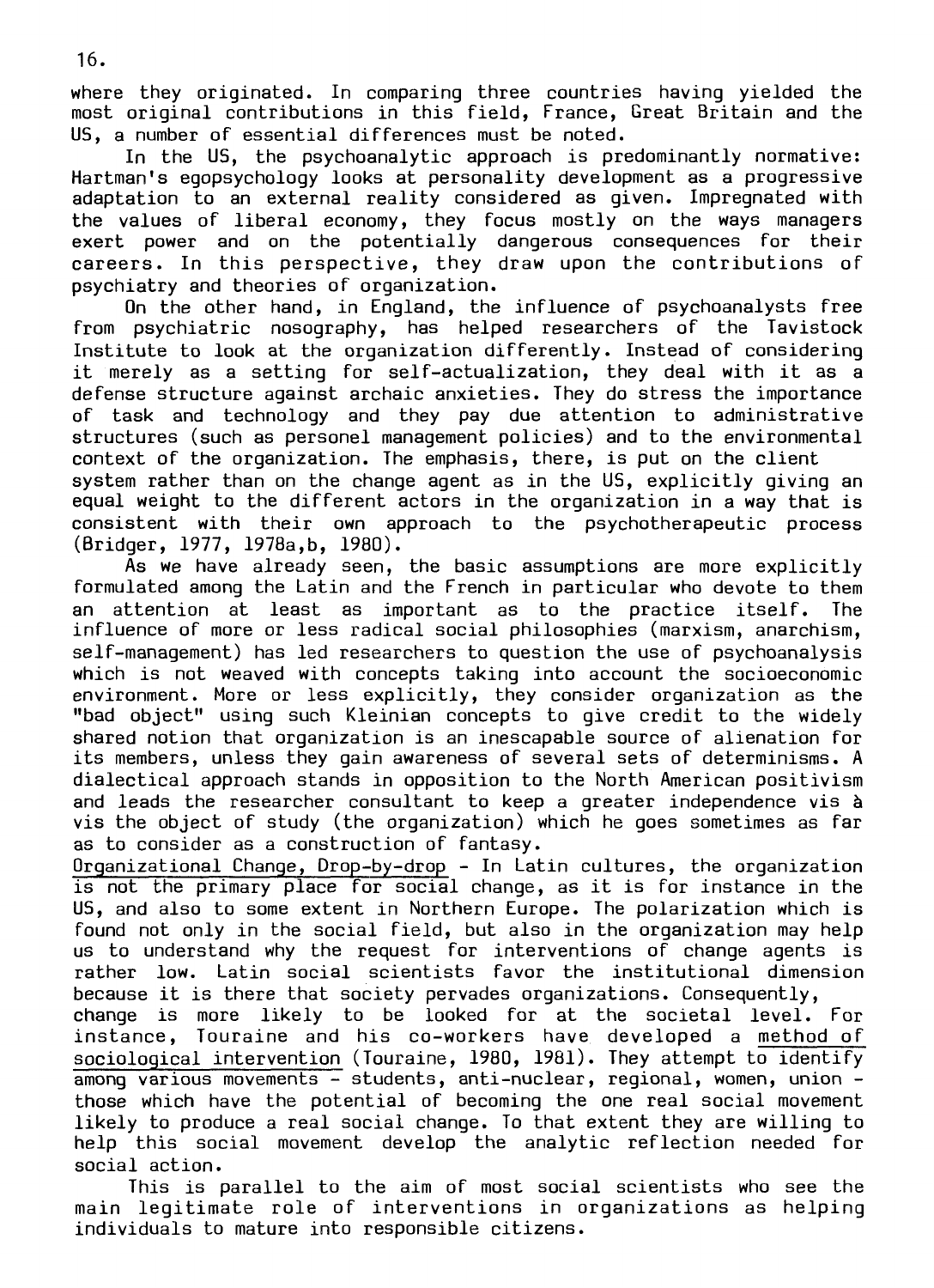On the other hand, there is a growing market in continuous education for trainers who often collude with management in avoiding the questioning of organizational structures. Training packages using Human Potential Movement techniques are thus more appealing than methodologies trying to integrate the educational process within actual work situations and within firms structures (Meignant, 1972; Meignant in Rouchy, et al 1980).

In addition, some economists (Savall, 1979), managers, and engineers helped by social psychologists, have gathered in order to devote themselves to the improvement of working conditions, stimulated by the creation of a government agency (instead of the QWL centers led jointly by management and unions as they exist in North America). The peculiarity of the French approach seems to be the close link maintained at this level between a psychosociological approach and ergonomic studies: The improvement of the quality of working life taking into consideration not only the actors' discourses but also the systematic studies of various physiological (posture, mental load...), psychological and environmental noxiants. Some sophisticated analytical tools have thus been developed (Guelaud et al, 1975) for the study of jobs, tools which gradually allow in depth actions supported or tolerated by the various actors within the firm. However, there is no research program similar to the Michigan one, monitoring major change experiments. Case studies which have been published until now provide definite results in France (Trepo, 1980; European Foundation for the Improvement of Living and Working Conditions, 1980), as in Italy (Novara & Ratti, 1980; Musati et al 1980). In spite of a technicist singularity, the improvement of working conditions does disturb the traditional power games between known players with codified relationships (Gautrat, 1980), to the extent that it requires certain tasks to be collectively managed. Thus, a practice of "drop-by-drop self-management" (Mothé, 1980) is beginning to appear and perhaps modify working relations more deeply than had actually been anticipated.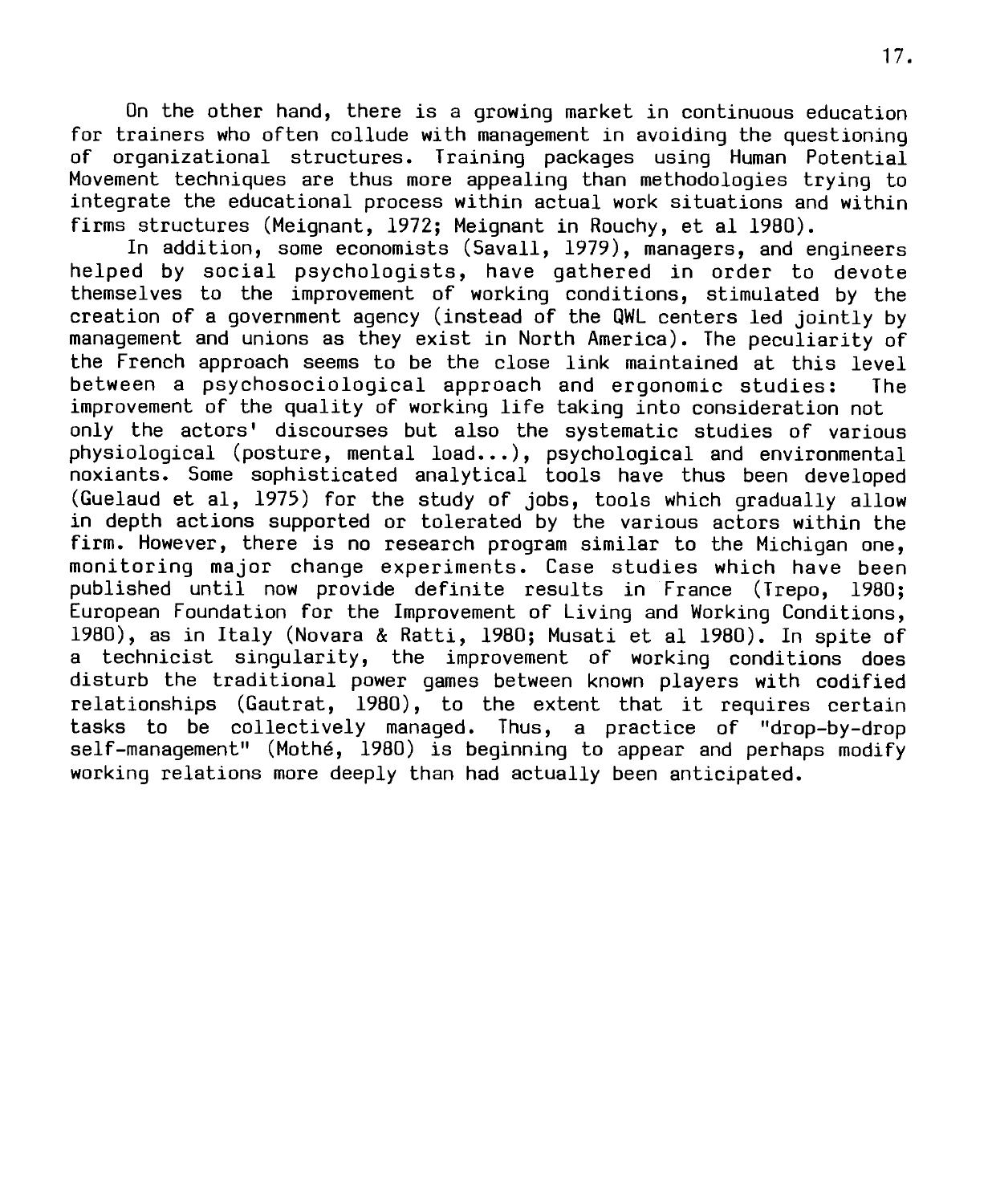In contrast with the parcimonious and reluctant change of Latin countries, Japan stands as the non-Western industrialized nation able to compete successfully in the liberal economy game - a western invention from completely different cultural premises.

The innovativeness of 3apanese organizations has to be understood at least as much in the context of Japanese society as in the context of industrial technology. As an example, recently the high level of quality control in some Japanese industries has put some pressure on Western industries. This has led some American firms to pay more attention to quality control and to the "Quality Circles" (QC) which were responsible in Japan for this performance (Yager, 1979). Very rapidly the most progressive industries (very often the same that pioneered QWL projects) were able to follow suit. It is interesting to note then, that QC have been presented in the West very often as a re-importation toward the US of "technological transfers" made in the early 60's from US to Japan. Such an interpretation is puzzling. There is no doubt that American experts have adequately transmitted statistical techniques of quality control to Japan, as well as to many other countries, but of course they cannot be credited with the creative use of those inputs into the design of an innovative work structure, more consistent with Japanese culture than with usuel Western work organizations. It would also have to be explained why others who had benefited from the same inputs were not able to make a comparable innovation. Nonetheless, what is mostly perceived among Western industries, is the technological instrumental aspect, not the social dimension. Actually this short-sightedness of some Western industries trying to imitate the Japanese has led them to the bitter discovery of the

hidden part of the cultural icebergs.

The case of QC in Japan, only touched upon here, provides however a particularly useful reminder of the fact that strategies for organizational change cannot be analyzed without proper consideration of their socio-cultural and socio-economic context.

It is therefore essentiel at this point to recollect that OD has emerged within a booming post-war economy where rapid growth required to be eased with the development of more participative attitudes among the middle management of organizations. Concerned primarily with process, OD consultants happily left to scientific management specialists ail problems of structure and task. This non belligerent state of mutuel ignorance across mutually agreed dividing lines between OD men and scientific management could not be maintained very long given the mounting necessity to redesign working conditions in many industries.

The field of planned change, which has been commensurate with OD in the US for nearly twenty years, is now undergoing a very significant transformation. It may not be exaggerated to see in the socio-technical system approach a new paradigm, and in QWL a significant social movement.

The crucial paradigmatic change lies in the central importance of the notion of boundary. It can be said that OD conceptions are the reflection of a split universe: Split between the technical and the human, split between Scientific Management and Human Relations, split between atomistic parts whose organic ties are not seen, split between managers and managed, split between the organizations and their environment.

On the contrary, the gist of the socio-technical approach is to insist always that both sides of the picture be looked at and dealt with jointly if one is to gain mastery of our social reality. It refuses the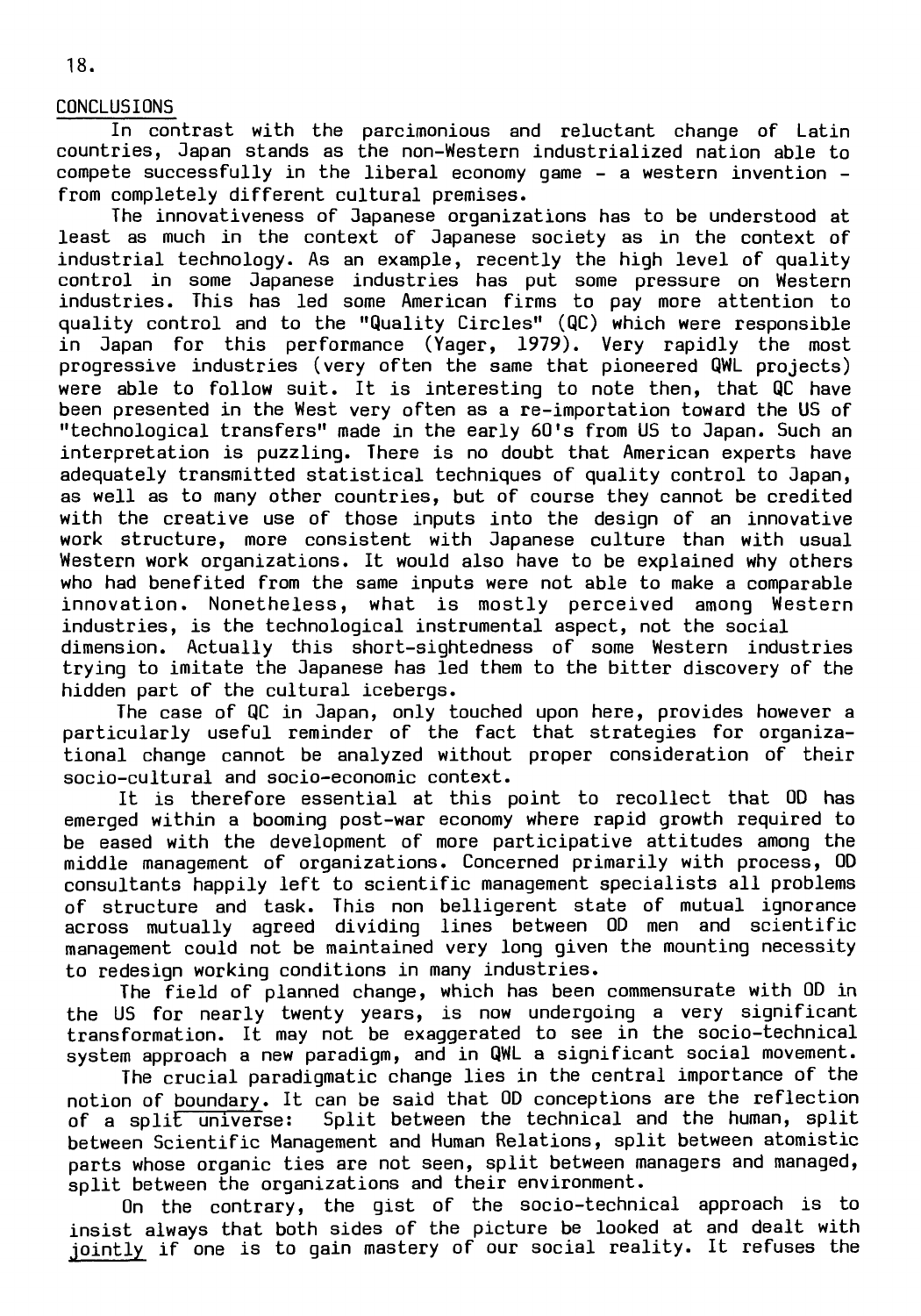above schizophrenia and seeks negotiation and trade-offs between conflicting demands. Whenever a piece of reality is singled out, the context from which it is carved is never lost from view.

More research of a new kind (for instance an action research closer to field experiments) is needed before a more substantial knowledge about social change becomes available. Nonetheless, the collaborative and open nature of these new efforts is crucial in order to face the problems confronting all nations today. Beyond the necessary mastery of organizational life, it is urgent to cope with the interorganizational domains (Trist, 1979) and with the intercultural dimension of collaboration between nations (Emery & Emery, 1976; Trist in Clark, 1976).

An aggiornamento of development conceptions and models is not only needed for organizations. Economic development, community development even urban development are also fields questionning now their assumptions of the early 60's.

Social debate about the ways of redesigning our social order, wherever it can take place, is what counts most. It is fortunate that Western countries, in their own ways, begin to question and reflect upon the tacit assumptions made in the early sixties, during the "first decade of development". For those who might find the conclusions of the present review pessimistic, we advise to assess them in the context of the almost universal admission of failure of the present development strategies. At a time when a collaborative spirit is needed (if impending economic and social disasters are to be minimized) not only at the shop floor, but also internationally, the QWL movement and its underlying philosophy provide some ground for optimism.

The recent realization, within the third world, that socioeconomic development has to be self-managed is to be related with the recent interest in self-designing organizations (Hedberg et al, 1976; Weick, 1977) and self-help groups (Katz & Bender, 1976; Liberman & Borman, 1980). However it might be important to realize that when structural changes of such magnitude are considered, a critical boundary condition lies in the maturity of the individual actors. Then the approach of Argyris (Argyris  $\&$ Schon, 1978) takes a particular significance because of his focus on increasing the reflective and learning capacities of critical actors. This approach is commensurate with the need to learn about our own culture as a critical path toward learning about and from other cultures (Shah, 1979). Both intervention approaches - structural and personal - must be seen as complementary and should operate collaboratively, if one is to deal adequately with social change. The crucial importance of individuals and minorities as cultural innovators and sources of change must also be realized (Moscovici, 1976).

As the limits to growth have been stressed by many, it is about time that the limits to "first-order", "single-loop" type organizational change and development be more fully recognized as well. In most instances organizational change takes place as a result of changes in the context that organizations create for themselves through their interaction. P 1 a n n e d organizational change can only be a gimmick when it does not fully integrate the contextual dimension that provides life, meaning and raison d'être to organizations.

In order to take into account the increased internationalization of today's organizational environment, this review has stressed the consideration of the cultural and cross-cultural context of organizational change as a challenge to be met by both theoreticians and practitioners.

The field of organizational development needs some significant change. The field of organizational change can only develop if it ventures more into its context.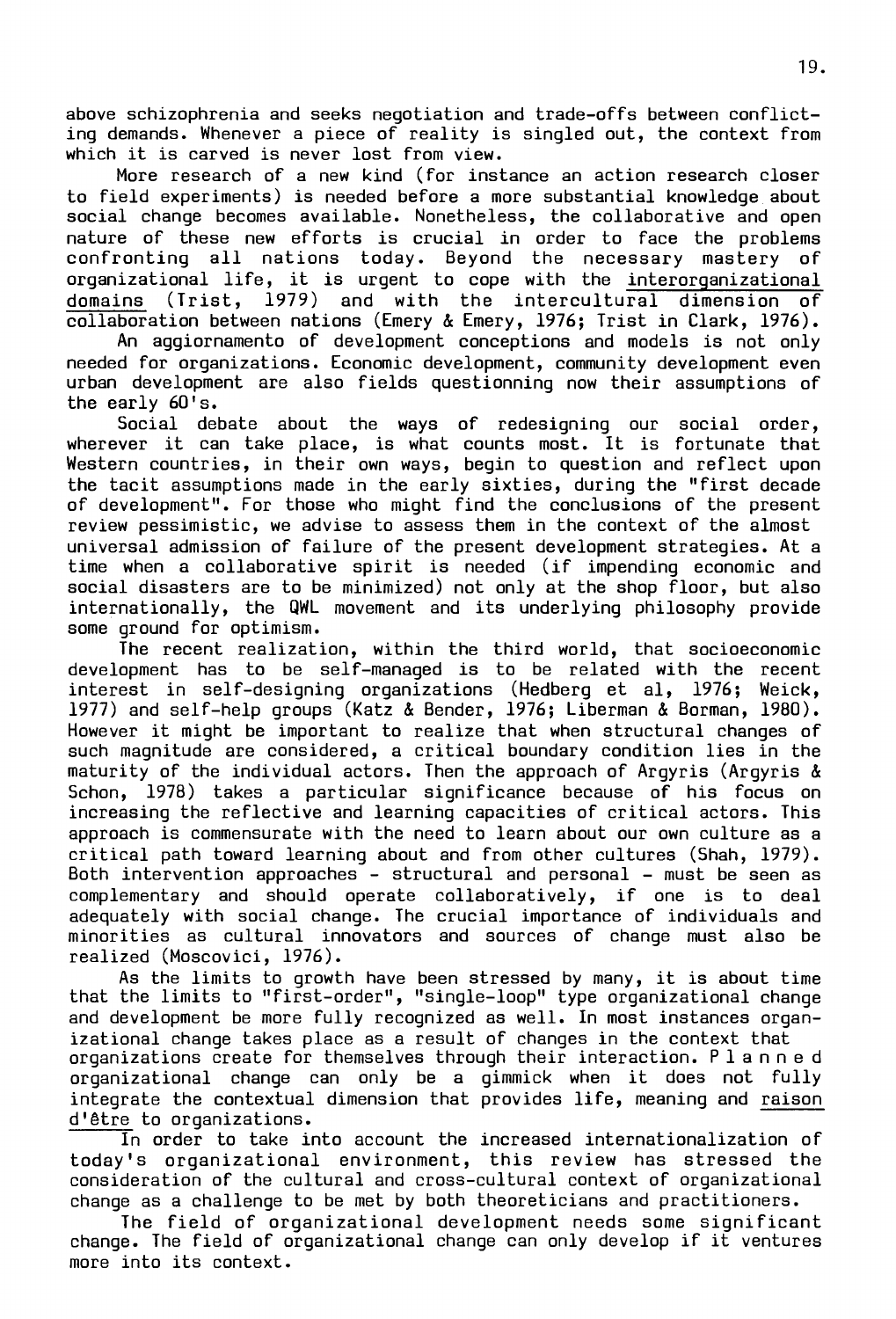### BIBLIOGRAPHY

- Alderfer C.P. 1977a. Organizational Development. Ann. Rev. Psych. 28:197-223.
- Amado, G. 1980. Psychoanalysis and Organization. Sigmund Freud House Bulletin. 4(2):17-20. Vienna.
- Amado, G., Guittet, A. 1975. La dynamique des communications dans les groupes. Armand Colin, coll. "U", Paris.
- Anzieu, D. 1975. Le groupe et l'inconscient. Dunod.

Argyris, C., Schon, D.A. 1978a. Organizational Learning: A Theory of Action Perspective. Reading Mass. Addison Wesley.

- Basaglia, F. 1967. L'instituzione negata. Einaudi, Milano.
- Beer, M. 1980. Organization Change and Development: A System View. Goodyear.
- Boetger, R. 1978. Desenvolvimento organizacional : alguns aspectos voltados a realidade brasileira, Revista de Administraçao Publica. Jan/Mars 1978, vol 12, ediçao especial, pp. 75-91.
- Borum, F. 1980. A Power-Strategy Alternative to Organizational Development. Org. St. 1(2):123-146.
- Bowers, D.G. 1976a. Systems of Organization: Management of the Human Resource. Un. Michigan Press.
- Bridger, H. 1946. The Northfield Experiment. Bull. Meninger Clinic. 10.
- Bridger, H. 1977. Reducing Occupational Stress. Conference May 10-12. NY Hospital-Cornell Medical Center. Alan McLean (editor).
- Bridger, H. 1978a. The relevant Training and Development of People for Organizational Development of People for Organizational Development roles in Open Systems. Proceedings First European Forum on Organization Development. Aachen, Germany. 30 Oct.-1 Nov.
- Bridger, H. 1978b. The Increasing Relevance of Group Processes and Changing Values for Understanding and Coping with Stress at Work. In Cooper, C.L., Payne, R. (eds). Stress at Work. Wiley.
- Bridger, H. 1980. The Implications of Ecological Change on Groups, Institutions and Communities. Reviewing a Therapeutic Community Experience with Open-System Thinking. Paper presented at the Intern. Congress of Group Psycho-Therapy. Copenhagen. 2-8 May.
- Bryant, D.T., Niemans, R.J. (eds) 1978. Manpower Planning and Organization Design. N.Y. - Plenum Publ. Corp.
- Burke, W.W. 1976. Organization Development in Transition. JABS 12(1):22-43.
- Burke, W.W. (ed.) 1977. Current Issues and Strategies in Organization Development. NY:Human Sciences, 448p.

Burke, W.W. (ed.) 1978. Cutting edge: Current theory and Practice in Organization Development. La Jolla, Calif. University Associates.

- Burke, W.W. 1980a. Organization Development and Bureaucracy in the 1980's. JABS 16(3):423-438.
- Burke, W.W. 1980b. Interview by John Jones. Gr. & Org. St. 5(3):272-294.
- Carlson, H.C. 1978. GM's Quality of Working Life Efforts... An Interview by E.C. Miller. Personnel. 54(4):11-23.
- Carvalho da Cunha, E. 1979. Desenvolvimento organizacional no contexto brasileiro, Revista de Administraçao Publica. Fundaçao Getulio Vargas, Rio de Janeiro, Abr/Jun. de 1979 13(2):85-99.
- Cavalcanti, B.S. 1979. D 0 : consideraçoes sobre seus objectivos, valores e processos, Revista de Administraçao Publica. Fundaçao Getulio Vargas, Rio de Janeiro, 13(2):49-84.
- C.E.R.F.I., 1971. Analyse institutionnelle à la FNAC, in Education Permanente. no.9.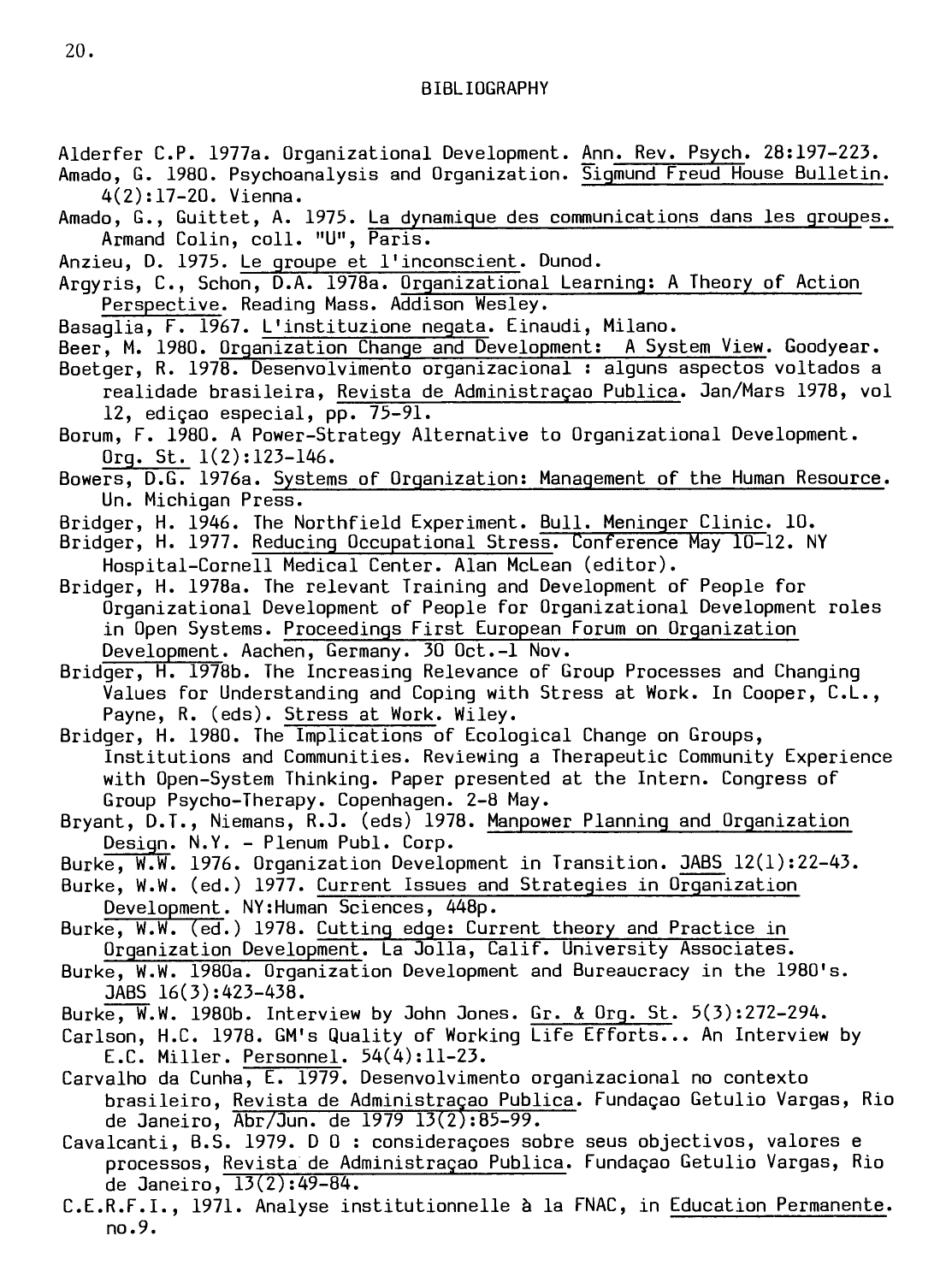- Chesler, M.A., et al 1979. Power Training: An Alternative to Conflict Management. Calif. Mngt. Rev. XXI(2):84-90.
- Clark, A.W. (ed) 1976. Experimenting With Organizational Life: The Action Research Approach. NY-Plemun Press.
- Cooper, C., Mumford, E. (eds) 1979. Quality of Working Life in Western and Eastern Europe. Westport-GT. Greenwood Press.
- Crozier, M. 1964. The Bureaucratic Phenomenon. University of Chicago Press. Crozier, M. 1973. The Stalled Society. Viking Press.
- Crozier, M., Friedberg, E. 1980. Actors and Systems. University of Chicago Press.
- Cummings, T.G., et al. 1977. A Methodological Critique of 58 Selected Work Experiments. Hum. Rel. 30(8):675-708.
- Da Costa Moura, P.C. 1978. DO nas organizaç oes brasileiras : aceitaçao real ou ficticia ? Revista de Administraçao Publica. Fundaçao Getulio Vargas. Jan/Mars 1978. vol 12, ediçao especial pp. 9-23.
- Daland, R. 1973. Bureaucracy in Brazil : Attitude of Civilian Top Executives Toward Change. Revista de Administraçao Publica. Fundaçao Getulio Vargas.  $7(4):5-34.$  Out/Dez.
- Davis, L.E., Cherns, A.B. (eds.) 1975a. The Quality of Working Life, I: Problems, Prospects and State of the Art. Free Press.
- Davis, L.E., Cherns, A.B. (eds.) 1975b. The Quality of Working Life, II:
- Cases and Commentary. Free Press NY-MacMillan.

Davis, L.E. 1977a. Evolving Alternative Organization Designs: Their Socio-Technical Bases. Hum. Rel. 30(3):261-273.

- Davis, L.E. 1977b. Job Design: Overview and Future Directions. J. Contemp. Bus. Spring:85-l02.
- Davis, L.E. 1977c. Evolving Alternative Organization Designs: Their Socio-Technical Basis. Hum. Rel. 30(3):261-273.
- Davis, L.E. 1978. Socio-Technical Systems: The Design of Work and Quality of Working Life in Pasmore and Sherwood (eds.).
- Davis, L.E. 1979a. Optimizing Organization-Plant Design: A Complementary Structure for Technical and Social Systems. Org. Dyn. Autumn:3-15.
- Davis, L.E. 1979b. Design of Jobs. US-Goodyear.
- Davis, L.E. 1979c. A Labor Management Contract and QWL. J. Occup. Beh. 1(1).
- Davis, L.E. 1980. Individuals and the Organization. Calif. Mngt. Rev. XX11(2):5-14.
- Drexler, J.A., Lawler, E.E. 1977. A Union-Management Cooperative Project to Improve Quality of Working Life. JABS 13:373-387.
- Dubin, R. (ed.) 1976. Handbook of Work, Organization and Society. Chicago-Rand McNally.
- Dubost, J. 1972. Introduction sur la méthode socioanalytique d'E.Jaques in Jaques, E. Intervention et changement dans l'entreprise. Dunod, pp.IX-XL.
- Duckles, M.M., Duckles, R. et al 1977. The Process of Change at Bolivar. JABS. 13:387-399.
- Dunn, W.N., Swierczek, F.W. 1977. Planned Organizational Change: Toward Grounded Theory. JABS l3(2):135-157.
- Dunnette, M.D. (ed.) 1976. Handbook of Industrial and Organizational Psychology. Chicago-Rand McNally.
- Emery, F., Emery M. 1976. A Choice of Futures. International Series on the **QWL**  N°4. Martinus Nijhoff-Leiden.
- Emery, F., Thorsrud, E. 1976. Democracy at Work. International Series on QWL Vol 2. Martinus Nyhoff-Leiden.
- Enriquez, E. 1972a. Problématique du changement. Connexions n°4, pp.5-45.
- Enriquez, E. 1972b. Imaginaire social, refoulement et répression dans les organisations, in Connexions n°3 pp.65-93.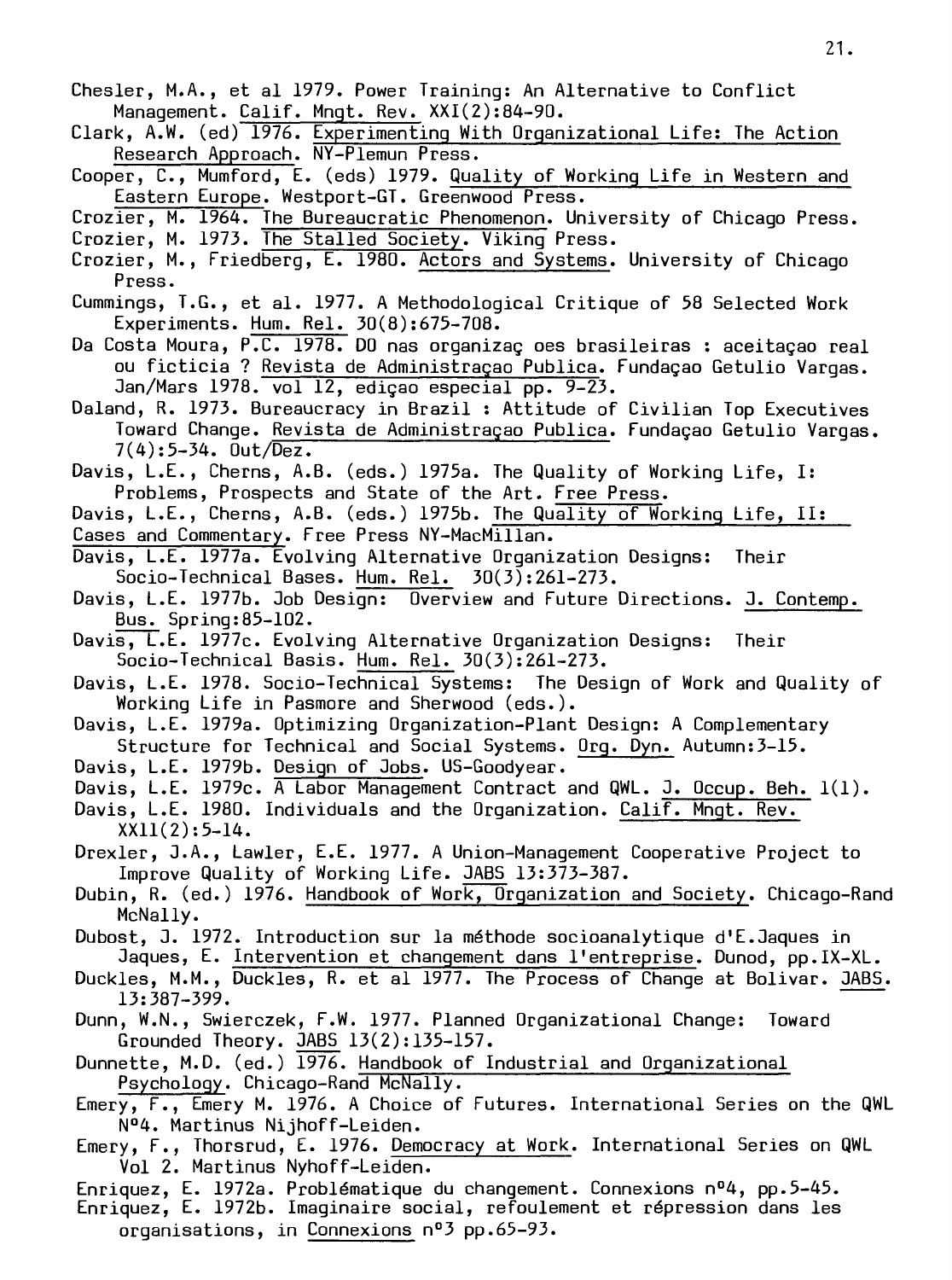22.

- European Foundation for the Improvement of Living and Working Conditions. 1980. The Analysis of Change in Work Organizations. Dublin.
- Faucheux, C., Rojot, J. 1979. Social Psychology and Industrial Relations: A Cross-Cultural Perspective in Stephenson and Brotherton (eds.). Industrial Relations: A Social Psychological Approach. NY-Wiley.
- Ferraresi, F. 1980. Burocrazia e politica in Italia. Bologna, Il Mulino.
- French, W.L. et al (eds.) 1978. Organization Development: Theory, Practice and Research. Dallas Texas: Business Publications.
- Friedlander, F., Brown D.L. 1974. Organization Development. Ann. Rev. Psych. 25:313-341.
- Garson, D.G. 1977. Worker Self-Management in Industry: West European Experience. Holt-Saunders (Praeger).
- Gautrat, J; 1980. L'effet perturbateur de la participation dans l'amélioration des conditions de travail. CNRS.
- Golembiewski, R.T. 1979a. Approaches to Planned Change. NY-Marcel Dekker.
- Goodman, P. 1979. Assessing Organizational Change: The Rushton Quality of Work Experiment. NY-Wiley.
- Gray, S.G. 1970. The Tavistock Institute of Human Relations in Dicks H.V. (ed.) 50 Years of Tavistock Clinic London-Rontledge & Kegan.
- Guelaud, F. et al 1975. Pour une analyse des conditions de travail ouvrier dans l'entreprise. Armand Colin.
- Guest, R.H. 1979. Quality of Work Life-Learning from Tarry-Town. Harv. Bus. Rev. July/Aug:76-87.
- Guigou, J. et al 1978. L'analyse institutionnelle en crise? in revue Pour.  $n^o$ 62-63.
- Hedberg, B. et al 1976. Camping on Seesaws: Prescription for a Self-Designing Organization. ASQ 21:41-65.
- Herbst, P.G. 1974. Socio-Technical Design. London Tavistock.
- Herbst, P.G. 1976. Alternatives to Hierarchies. International Series on the QWL no.l Martinus Nyhoff.
- Hofstede, G. 1980. Motivation, Leadership & Organization: Do American Theories Apply Abroad? Org. Dyn. Summer: 42-63.
- Hofstede and Kassem (eds.) 1976. European Contributions to Organizational Theory. Van Gorcum.
- Horovitz, J.H. 1978. Management Control in France. Columbia J. World Bus. Summer:16-32. GB & Germany.
- Huse, E. 1980. Organizational Development and Change. St. Paul Minn. West Publ. Co.
- I.C.Q.W.L. 1979. Working on the QWL. M. Nyhoff-The Hague.
- Inzerilli, G., Laurent, A. 1979. The Conception of Organizational Structure: A Comparative View. Presented at the 4th EGOS Colloquium, Noordwijk.
- Jain, H.C. 1980. Worker Participation: Success and Problems. Holt-Saunders (Praeger) Summer.
- Johnstadt, T. (ed) 1980. Group Dynamics & Society. Oegelschlager Cambridge (Mass.)
- Jones, J.E. Pfeiffer, J.W. 1977. On the Obsolescence of the terms Organizational Development. Gr. & Org. St. 2(3):263-264.
- Kahn, R.L. 1974. Organizational Development: Some Problems and Proposals. JABS 10(4):485-502.
- Katz,  $\overline{D}$ ., Kahn, R.L. 1978. The Social Psychology of Organizations. John Wiley and Sons.
- Kets de Vries, M. 1980. Organizational Paradoxes. Clinical Approaches to Management. Tavistock Publication.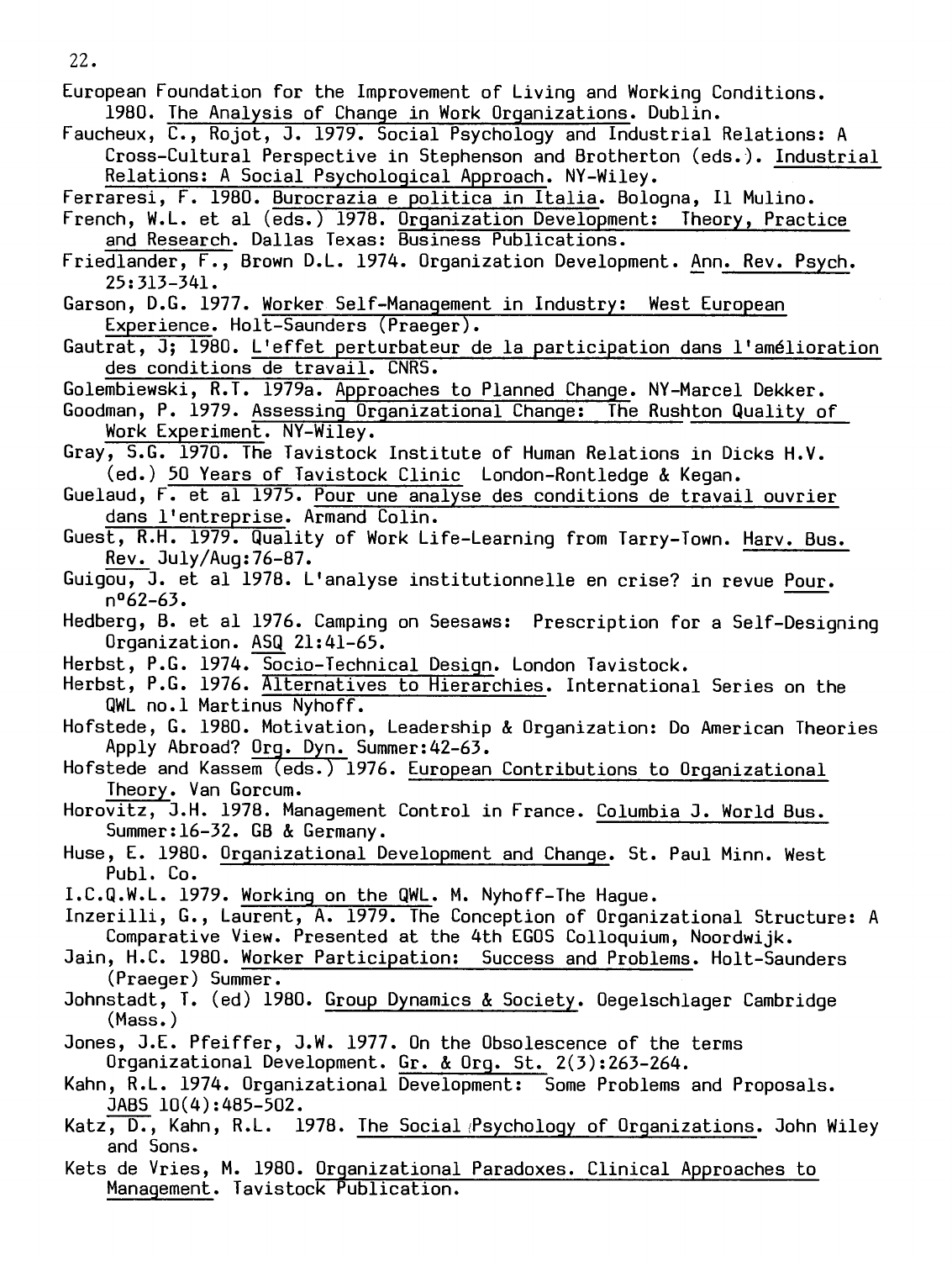Kuhne, R.J. 1980. Co-Determination in Business: Workers Representative in the Board Room. Holt-Saunders (Praeger). Lapassade, G. 1967. Groupes, Organizations et Institutions. Gauthiers Villars. Lapassade, G. 1972. L'analyse institutionnelle et l'intervention. Connexions. n°4, pp.65-106. Laurent, A. 1979. Cultural Dimensions of Managerial Ideologies: National Versus Multinational Cultures. Presented at the 5th Annual Meeting of the European Business Association, London. Lawler, E.E., et al 1980. Organizational Assessment: Perspectives on the Measurement of Organizational Behavior and the Quality of Working Life. NY-Wiley. Levinson, H. 1970. Executive Stress. New York, Harper & Row. Levy, A., 1973. Le changement comme travail. Connexions. n°7. pp.97-114. Levy-Leboyer, C. (eds) 1980. Le psychologue et l'entreprise, Masson. Lieberman, M., Borman, L.D. 1980. Self Help Groups for Coping with Crisis. Jossey-Bass (Sage). Loue, L. 1974. L'anesthésie sociale dans l'entreprise. Payot. Lourau, R. 1970. L'analyse institutionnelle. Ed. de Minuit. Lourau, R. 1974. L'analyseur Lip. U.G.E., coll. 10/18. Lund, R. 1980. Indirect Participation, Influence and Power: Some Danish Experiences. Org. St. 1(2):147-160. Maccoby, M. 1976. The Gamesman. New York, Simon & Schuster. Maurice, M., Sellier, F. 1979. Societal Analysis of Industrial Relations: A Comparison Between France and West Germany. Brit. J. Ind. Rel. XVII(3):322-336. Maurice, M. et al 1980. Societal Differences in Organizing Manufacturing Units: A Comparison of France, West Germany and Great Britain. Org. St.  $1(1):$ 59-86. Meignant, A. 1972. L'intervention sociopédagogique dans les organisations industrielles. Mouton, La Haye. Mendel, G. 1972. De la régression du politique au psychique. In Sociopsychanalyse 1. pp.11-63. Mendel, G. 1974. Qui est l'intervenant? in Sociopsychananlyse 4. pp.11-66. Mendel, G., Beillerot, J. (eds.) 1980. L'Intervention Institutionnelle. Pajot. Paris. Miles, R.H. 1980. Macro-Organizational Behaviour. Goodyear. Mills, T. 1975. Human Resources - Why the New Concern? Harv. Bus. Rev. March/April:120-134. Mills, T. 1978. Europe's Industrial Democracy: An American Response. Harv. Bus. Rev. Nov/Dec:143-l52. Moscovici, S. 1976. Social Influence and Social Change. London-Academic Press. Mothe, D. 1980. L'autogestion goutte à goutte. (ed) Le Centurion. Mulder, M. 1977. The Daily Power Game. International Series on the QWL No.6. Martinus Nyhoff-Leyden. Musatti, C. et al 1980. Psicologi in Fabrica. Einaudi, Turino. Nadler, D.A. 1978a. Consulting with Labor and Management: Some Learnings from the Quality of Worklife Projects in W. Burke (ed.) 1978b. pp. 262-277. Nadler, D.A. 1978b. Hospital, Organized Labor and Quality of Work: An Intervention Case Study. JABS 13(3):366-381. Nadler, D.A. et al 1980. Developing a Feedback System for Work Units: A Field Experiment in Structural Change. JABS 16(1):4l-62. Novara, F., Ratti, F. 1980. L'utile e l'umano: l'industria italiana e la qualita del lavoro. Cedis, Roma. Pages, M. et al 1979. L'emprise de l'organisation. P.U.F.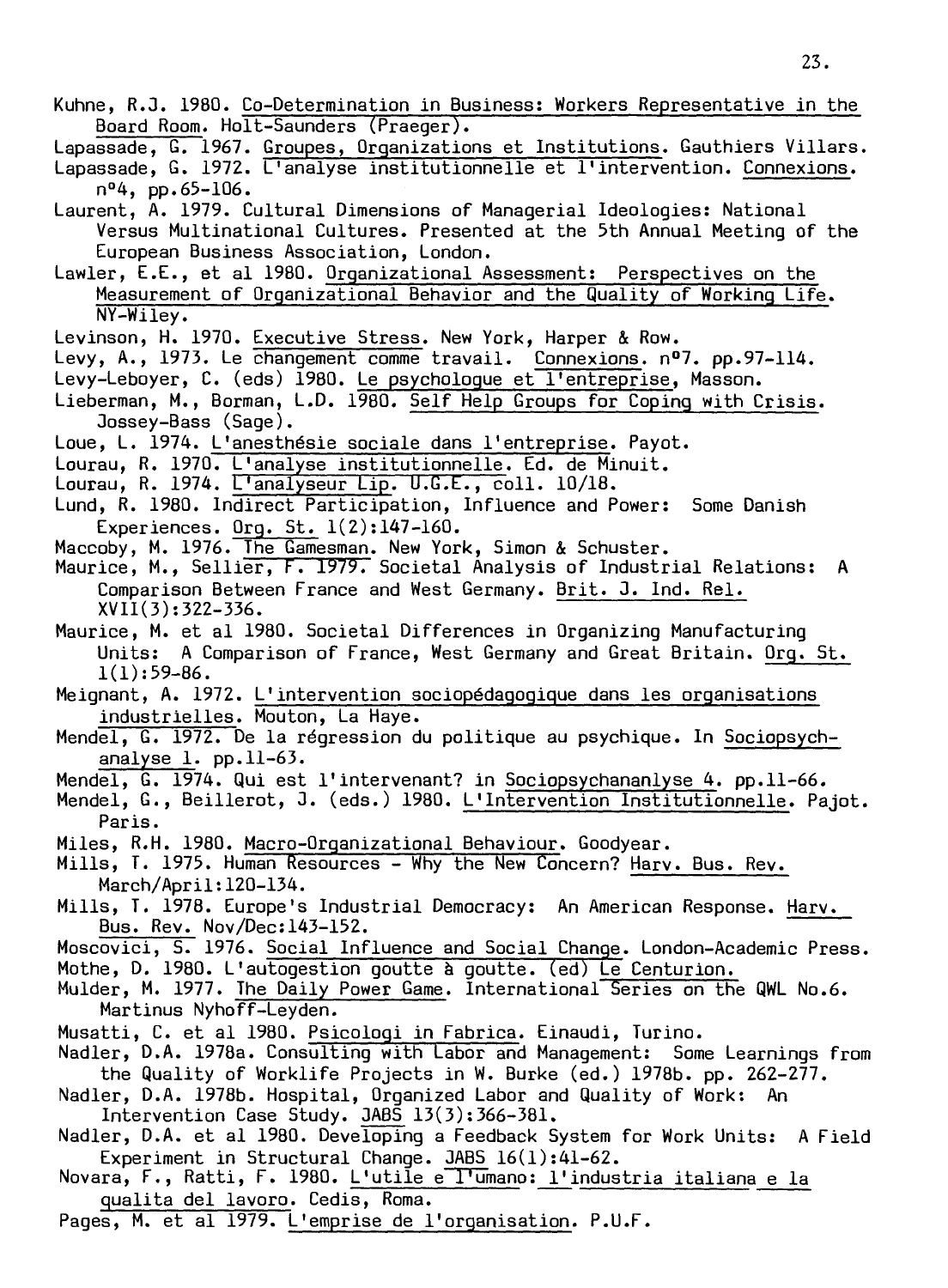24.

- Pasmore, W.A., Sherwood, J.J. (eds.) 1978. Socio-Technical Systems: A Source Book. La Jolla: Universtiy Ass. XIV+365.
- Pate, L.E., et al 1977. Advances in Research on Organizational Development: Toward a Beginning: Gr. & Org. St. 2(4):449-460.
- Pettigrew, A.W. 1979. On Studying Organizational Cultures. ASQ. 24:571-581.
- Pinto, R.F. 1979. Desenvolvimento organizacional intercultural : aplicaçao na América Latina, Revista de Administraçao Publica. Fundaçao Getulio Vargas, 3, Jul/Set. 13:47-68.
- Porras, J.I., Berg, P.O. 1978a. Evaluation Methodology in Organization Development: An Analysis and Critique. JABS. 14(1)(2):151-173.
- Porras, J.I., Berg, P.O. 1978b. The Impact of Organizational Development. Acad. Mngt. Rev. Apri1:249-266.
- Porras, J.I., Patterson, K. 1979. Assessing Planned Change. Gr. & Org. St.  $4(1):39-58.$
- Porras, J.I., Wilkins, A. 1980. Organization Development in Large Systems: An Empirical Assessment. JABS. 16(4):506-534.
- Porras, J.I., Roberts, N. 1980. Toward a Typology of Organization Development Research. J. Occup. Beh. 1(3):163-180.
- Rouchy, J.C. et al 1980. Psychosociologies. Connexions. n°29.
- Sainsaulieu, R. 1977. L'identité au travail. Presses de la Fondation National des Sciences Politiques.
- Salvemini, S. 1980. Cambiamento e sviluppo organizzativo. Suppl. al bimestrale Sviluppo e Organizzazione. n°58. Milano, E.S.T.E.
- Savall, H. 1979. Reconstruire l'entreprise. Une analyse socioeconomique des conditions de travail. Dunod, Paris.
- Schein, V.E., Greiner, L.E. 1977. Can Organizational Development be Functioned to Bureaucracies. Org. Dyn. Winter:48-61.
- Seashore, S.E. 1981. The Michigan Quality of Work Program: Issues in Measurement, Assessment and Outcome Evaluation in A van de Ven (ed.) Wiley.
- Seashore, S.E. et al (eds.) 1981. Observing and Measuring Organizational Change. NY-Wiley.
- Shah, I. 1978. Learning How to Learn. Octagon Press London.
- Sociopsychanalyse 1980. Pratiques d'un pouvoir plus collectif aujourd'hui. Payot.
- Stein, B.A., Kanter, R.M. 1980. Building the Parallel Organization: Creating Mechanisms for Permanent Quality of Working Life. JABS. 16(3):321-388.
- Taylor, J.C. 1977. Experiments in Work System Design: Economic and Human Results. Personel Rev. 6(3):21-34 - Part I (4):21-42 - Part II.
- Taylor, J.C. 1978. An Empirical Examination of the Dimensions of QWL. OMEGA. 6(2):153-160.
- Thoenig, J.C. 1973. L'ère des technocrates. Ed. d'organisation.
- Tichy, N. 1974. An interview with Max Pages. J. Appl. Behav. Sci. 10(1):8-26.
- Tichy, N.M. 1978. Demise, Absorption or Renewal for the Future of Organizational Development in Burke. pp.70-87.
- Tosquelles, F. 1966. Pédagogie et psychothérapie institutionnelle. In Revue de Psychothérapie institutionnelle.
- Touraine, A. 1980. The Voice and the Eye: On the Relationship Between Actors and Analysts. Polit. Psych. 2(1):3-14.
- Touraine, A. 1981. The Voice and the Eye. Cambridge University Press.
- Trepo, G. 1973. Management Style à la française. European Business. Autumn.
- Trepo, G. 1980. Conditions de travail et expression du personnel. Dalloz.
- Trist, E. 1976. Toward a Post Industrial Culture in Dubin (ed.) pp. 1011-1034. Trist, E. 1979. Referent Organizations and the Development of Inter-Organiza-
- tional Domains. Distinguished Lecture to Acad. of Mngt. 39th Annual Con.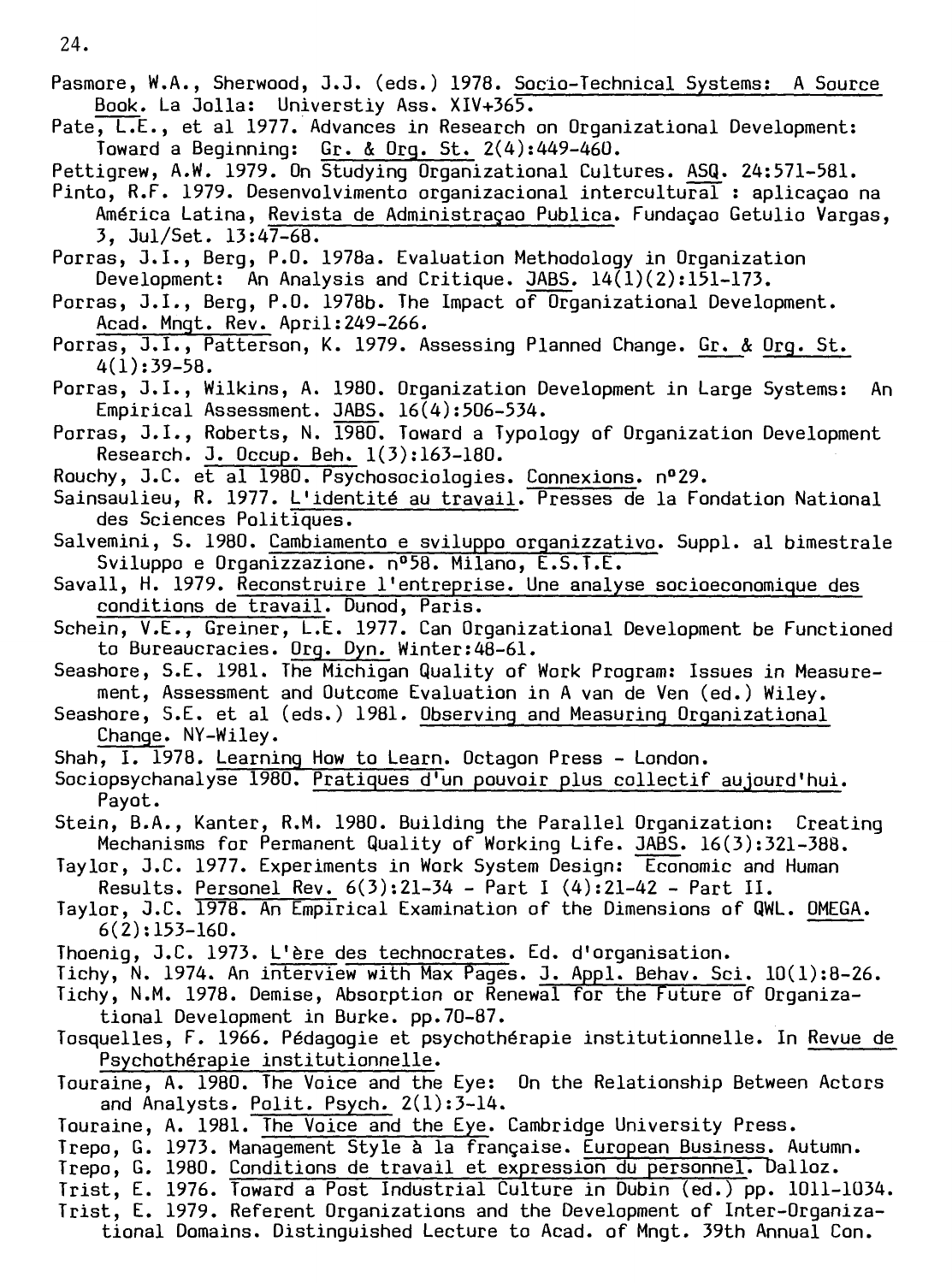- Trist, E. et al 1977. An Experiment in Autonomous Working in an American Underground Coal Mine. Hum. Rel. 30:201-236.
- van Dongen, H.J. 1978. The Contributions of Organizational Development at the Level of Subsystems in the Organization. Paper presented at AACHEN.
- Wall, T.D., Lischeron, J.A. 1977. Worker Participation: A Critique of the Literature and Some Fresh Evidence. Maidenhead-Berkshire, England. McGraw-Hill, UK.
- Walton, R.E. 1977. Work Innovation at Topeka: After 6 Years. JABS. 13(3):422-433.
- Walton, R.E. 1979. Work Innovation in the United States. Harv. Bus. Rev. July/Aug:88-98.
- Weick, K.E. 1977. Organization Design: Organizations as Self-Designing Systems. Org. Dyn. 6(2):30-46.
- Weick, K.E. 1979. The Social Psychology of Organizing. 2nd ed. Reading Man. Addison Wesley.
- Weinberg, A.S. 1974. Work Experiments and Improving the QWL in the U.S. Eur. Ind. Rel. Rev. (10):2-5.
- Wilpert, B. et al 1978a. Workers' Participation in an Internationalized Economy. Kent State Un. Press.
- Wilpert, B., Dachler, M.P. 1978b. Conceptual Dimensions and Boundaries of Participation in Organizations: A Critical Evaluation. ASQ. 23(1):1-39.
- Yager, E. 1979. Examining the Quality Control Circle. Pers. Journal. Oct:682-684,708.
- Zaleznik, A. 1966. Human Dilemmas of Leadership. New York, Harper & Row.
- Zaleznik, A., Kets de Vries, M. 1975. Power and the Corporate Mind. Boston, Houghton Mifflin.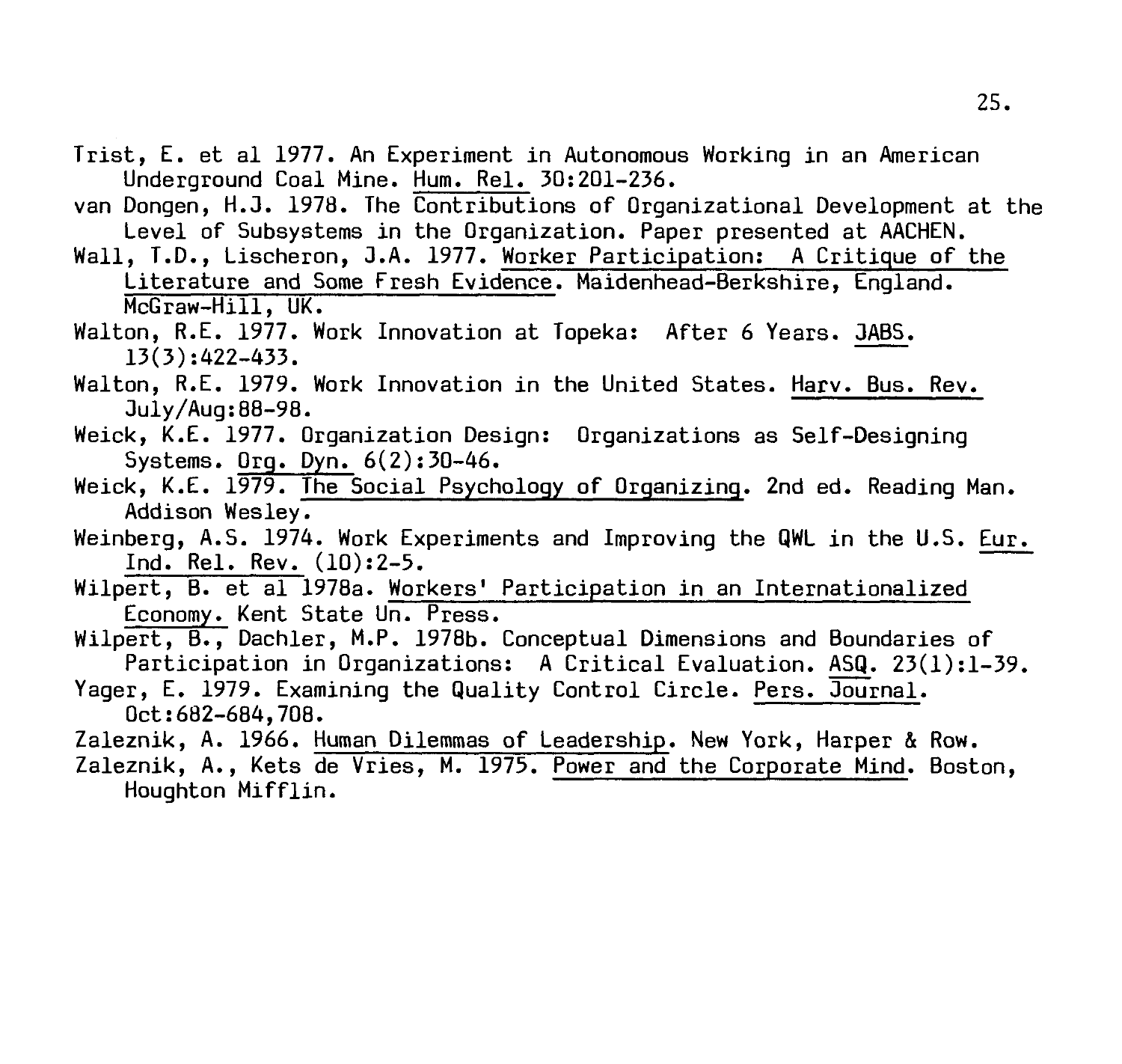#### LIST OF INSEAD RESEARCH WORKING PAPERS

- 80/01 "Identifying cognitive style determinants of retail patronage, by Christian PINSON, Arun K. JAIN and Naresh K. MALHOTRA, January 1980.
- 80/02 "Dimensions culturelles des conceptions de management une analyse comparative internationale", par André LAURENT Février 1980.
- 80/03 "Cognitive style and effective communication", by Arun K. JAIN, Naresh K. MALHOTRA and Christian PINSON, Dec. 1979.
- 80/04 "Accomodative cognitive style differences in consumer reduction of alternatives", by Naresh K. MALHOTRA, Christian PINSON and Arun K. JAIN, October 1979.
- 80/05 "Stability and reliability of Part-Worth utility in conjoint analysis : a longitudinal investigation", by Arun K. JAIN, Naresh K. MALHOTRA and Christian PINSON, September 1979.
- 80/06 "The expected future spot exchange rate, the forward rate, and the trade balance", by Charles A. WYPLOSZ, March 1980.
- 80/07 "Decline and adjustment: Public intervention strategies in the European clothing industries", by José de la TORRE, July 1980.
- 80/08 "The uncommon market: European policies towards a crisis industry - clothing in the 1970's", by José de la TORRE and Michel BACCHETTA, May 1980.
- 80/09 "Stratport: a decision support system for strategic planning", by Jean-Claude LARRECHE and V. SRINIVASAN, April 1980, Revised October 1980.
- 80/10 "A new approach to market segmentation strategy: a banking application", by Arun K. JAIN, Christian PINSON and Naresh K. MALHOTRA, March 1980.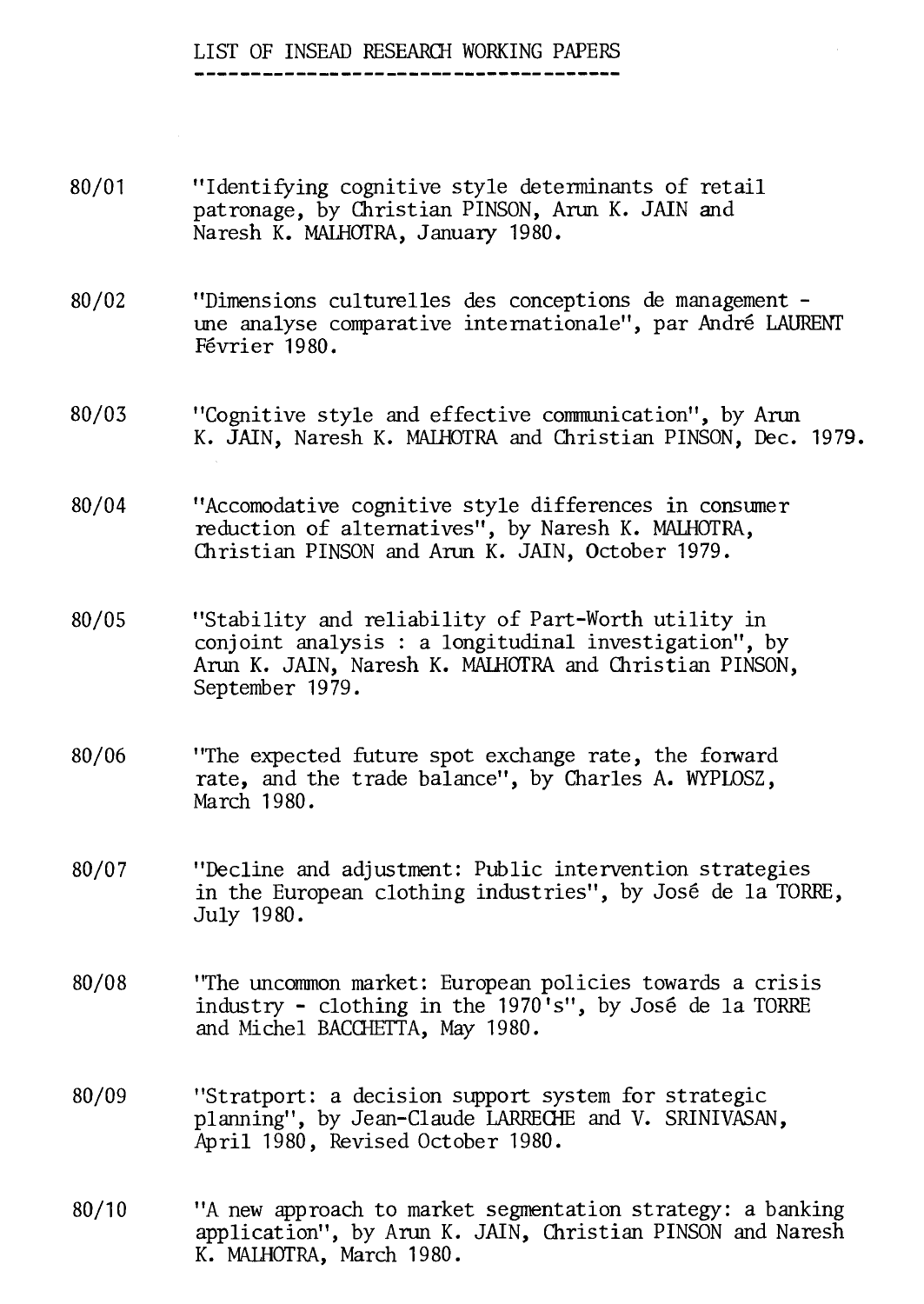- 80/11 The exchange and interest rate term structure under risk aversion and rational expectations", by Charles A. WYPLOSZ, Revised Version, September 1980.
- 80/12 "Individual cognitive differences in MES analysis of perceptions", by Arun K. JAIN, Naresh K. MALHOTRA and Christian PINSON, July 6-12, 1980.
- 80/13 "STRATPORT: A Model for the evaluation and formulation of Business Portfolio Strategies", by Jean-Claude LARRECHE and V. SRINIVASAN, April 1980, Revised November 1980.
- 80/14 "Les styles cognitifs : une nouvelle approche de la segmentation des marchés, by Christian PINSON, Naresh K. MALHOTRA and Arun K. JAIN, Septembre 1980.
- 80/15 "Cognitive styles: A new approach to market segmentation", by Christian PINSON, Naresh K. MALHOTRA and Arun K. JAIN, March 1980.
- 81/01 "Eurobanking, open market operations and the monetary base" by Herwig LANGOHR, August 1980.
- 81/02 "Alternative approaches to the theory of the banking firm: a note" by Herwig LANGOHR, September 1980.
- 81/03 "Why does beta shift when the length of securities returns varies?" by Gabriel HAWAWINI, December 1980.
- $81/04$  "Forward market and the cooperative firm" by Gabriel HAWAWINI, January 1981.
- 81/05 "On some propositions regarding the behavior of the labormanaged firm under uncertainty" by Gabriel HAWAWINI, Jan. 1981
- 81/06 "Impact of the investment horizon on the association between securities' risk and return: theory and tests" by Gabriel HAWAWINI and Ashok VORA, February 1981.
- 81/07 "New evidence on beta stationarity and forecast for Belgian common stocks" by Gabriel A. HAWAWINI and Pierre A. MICHEL, February 1981.